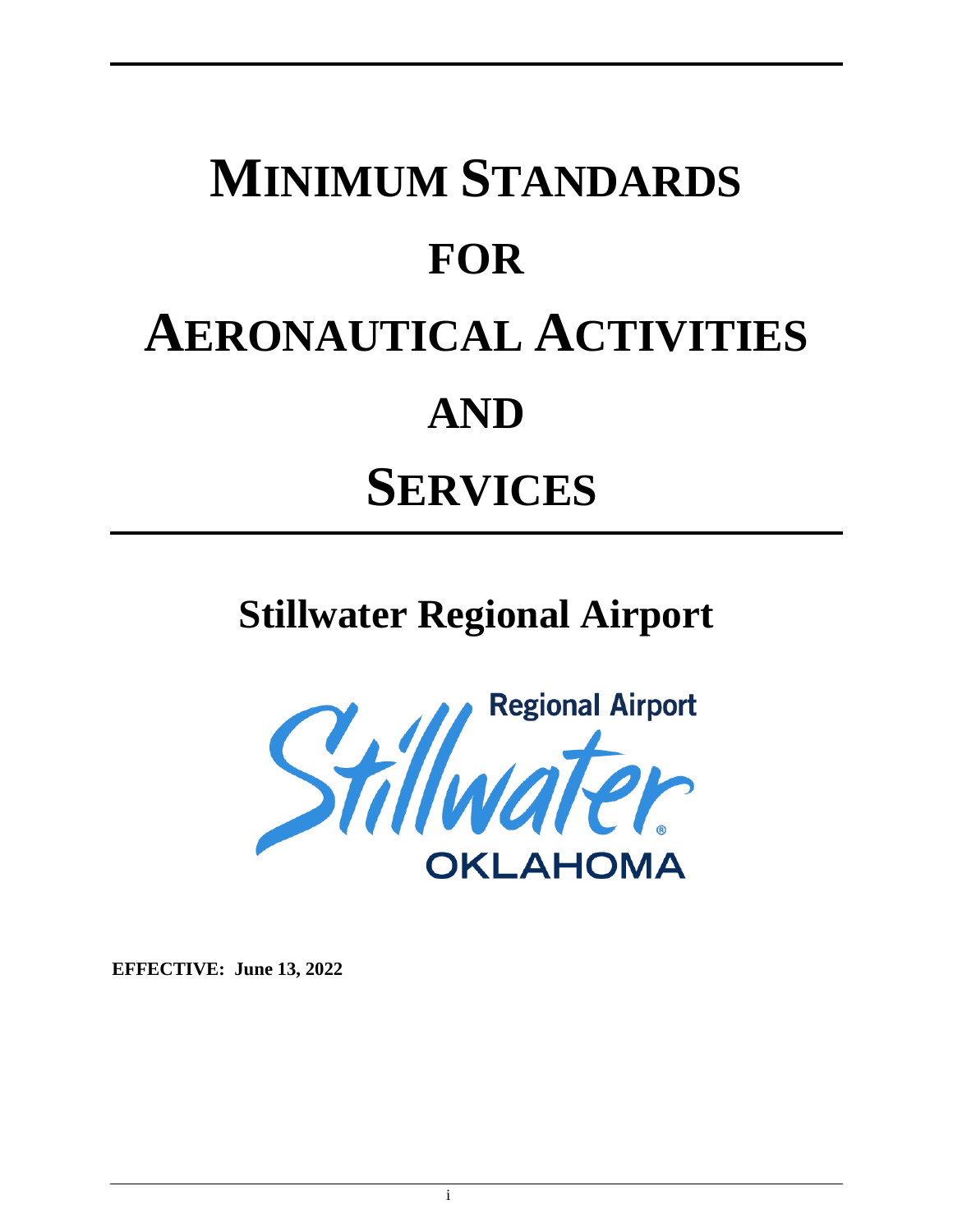| 1.  |                                                                                                        |  |  |  |  |
|-----|--------------------------------------------------------------------------------------------------------|--|--|--|--|
| 2.  |                                                                                                        |  |  |  |  |
| 3.  |                                                                                                        |  |  |  |  |
| 4.  |                                                                                                        |  |  |  |  |
| 5.  |                                                                                                        |  |  |  |  |
| 6.  |                                                                                                        |  |  |  |  |
| 7.  |                                                                                                        |  |  |  |  |
| 8.  |                                                                                                        |  |  |  |  |
| 9.  |                                                                                                        |  |  |  |  |
| 10. |                                                                                                        |  |  |  |  |
| 11. |                                                                                                        |  |  |  |  |
|     |                                                                                                        |  |  |  |  |
|     |                                                                                                        |  |  |  |  |
| 14. | Compliance with Regulatory Measures Regarding Safety and Security, Health and Environmental Protection |  |  |  |  |
|     | 13                                                                                                     |  |  |  |  |
|     |                                                                                                        |  |  |  |  |
| 16. |                                                                                                        |  |  |  |  |
| 17. |                                                                                                        |  |  |  |  |
| 18. |                                                                                                        |  |  |  |  |
| 19. |                                                                                                        |  |  |  |  |
| 20. |                                                                                                        |  |  |  |  |
| 21. |                                                                                                        |  |  |  |  |

# 

## SECTION FIVE- SPECIALIZED AVIATION SERVICE OPERATORS (SASO) .........21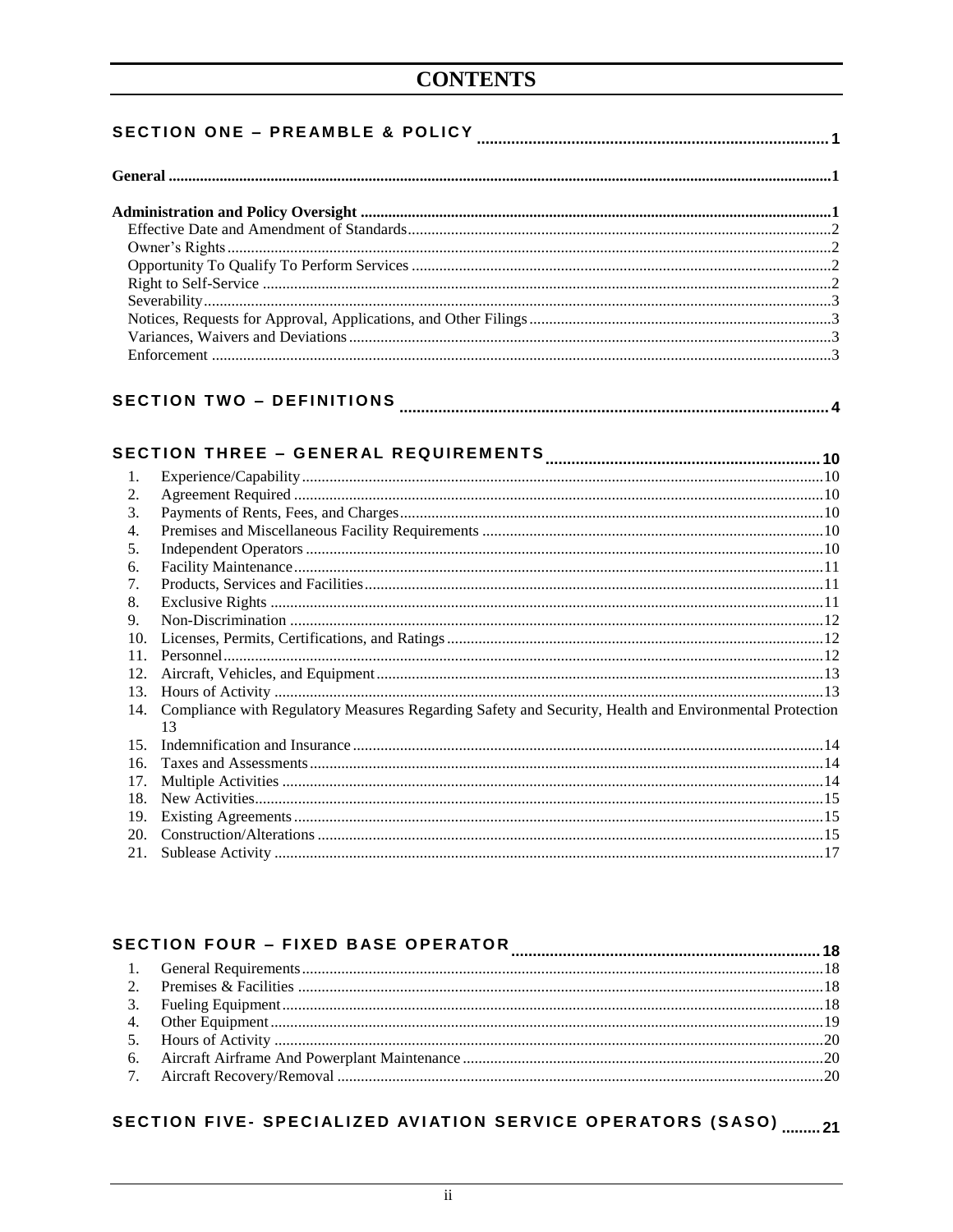| 1.             |  |
|----------------|--|
| 2.             |  |
| 3.             |  |
| 4.             |  |
| 5.             |  |
|                |  |
|                |  |
| 1.             |  |
|                |  |
| 1.             |  |
| 2.             |  |
|                |  |
| $1_{\cdot}$    |  |
| 2.             |  |
|                |  |
|                |  |
| 1.             |  |
|                |  |
| 1.             |  |
| 2.             |  |
|                |  |
|                |  |
| 1.             |  |
| 2.             |  |
|                |  |
| $\mathbf{1}$ . |  |
|                |  |
|                |  |
| 1.             |  |
| 2.             |  |
|                |  |
|                |  |
|                |  |
|                |  |
|                |  |
|                |  |
|                |  |
|                |  |
|                |  |
|                |  |
|                |  |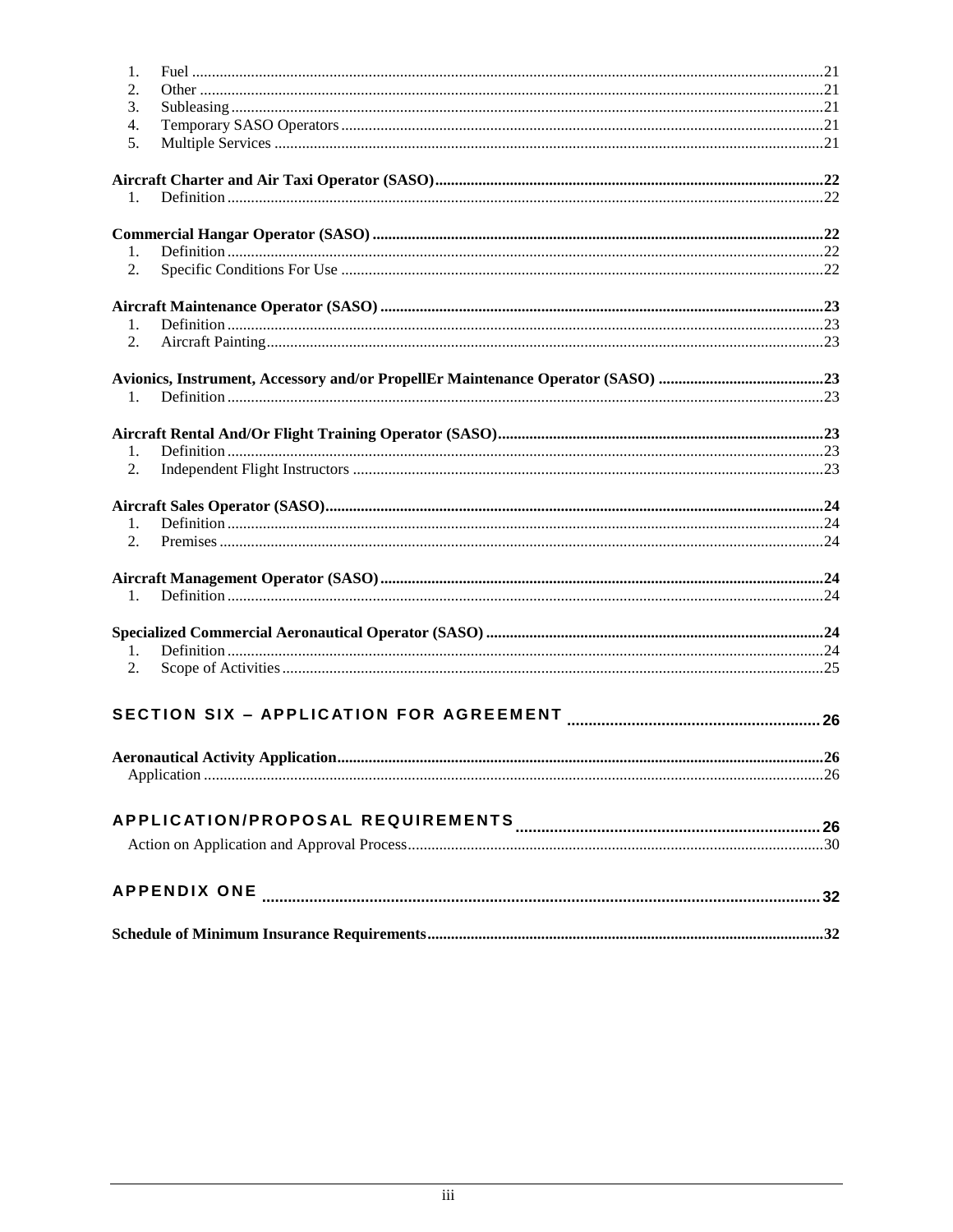# <span id="page-3-0"></span>**SECTION ONE – PREAMBLE & POLICY**

#### <span id="page-3-1"></span>**GENERAL**

The City of Stillwater (City), as the owner and operator of the Stillwater Regional Airport (Airport) does hereby establish the following Minimum Standards policy for the Airport:

These Minimum Standards: (1) establish the threshold entry requirements for those entities wishing to engage in Commercial Aeronautical Activities at the Airport including, but not limited to, the provision of aeronautical products, services, and/or facilities to the public, or for selfservice purposes; (2) ensure that those entities obtaining the approval of the Airport to engage in such activities are not exposed to unfair competition; and (3) protect the public from unsafe, inadequate or substandard aeronautical products, services, and facilities.

These Minimum Standards were developed taking into consideration: (1) the role of the Airport, (2) the range, level, and quality of aeronautical products, services, and facilities currently being provided at the Airport, (3) the future prospects for and the anticipated development of the Airport and the community, and (4) the promotion of fair competition at the Airport.

The uniform application of these Minimum Standards is considered essential to protect the public interest and ownership of the Airport, discourage substandard Operators, and protect Airport customers.

The purpose of these Minimum Standards is to encourage, promote, and ensure:

- 1) the delivery of high quality aeronautical products, services, and facilities to Airport customers;
- 2) the design and development of quality aeronautical facilities and improvements at the Airport;
- 3) safety and security by preventing unauthorized or unlicensed service providers;
- 4) the economic health of aeronautical businesses at the Airport;
- 5) the orderly development of Airport property;
- 6) the consistent establishment of policy to avoid conflict of interest and politically motivated pressures;
- 7) formalized baselines for lease development;
- 8) fostering of mutually beneficial landlord/tenant relationships by maintaining financially equitable treatment;
- 9) an environment that welcomes and encourages new service providers; and,
- 10) the Airport System maintain its financial self-sustainability.

#### <span id="page-3-2"></span>**ADMINISTRATION AND POLICY OVERSIGHT**

The City of Stillwater and Stillwater City Council has ultimate policy-making authority for the Airport, and will duly consider the advice and counsel of the Stillwater Regional Airport Advisory Board ("Advisory Board") and the Airport Director ("Director") when adopting its policies. The Director shall reasonably administer, interpret and enforce these Minimum Standards as appropriate for the Airport.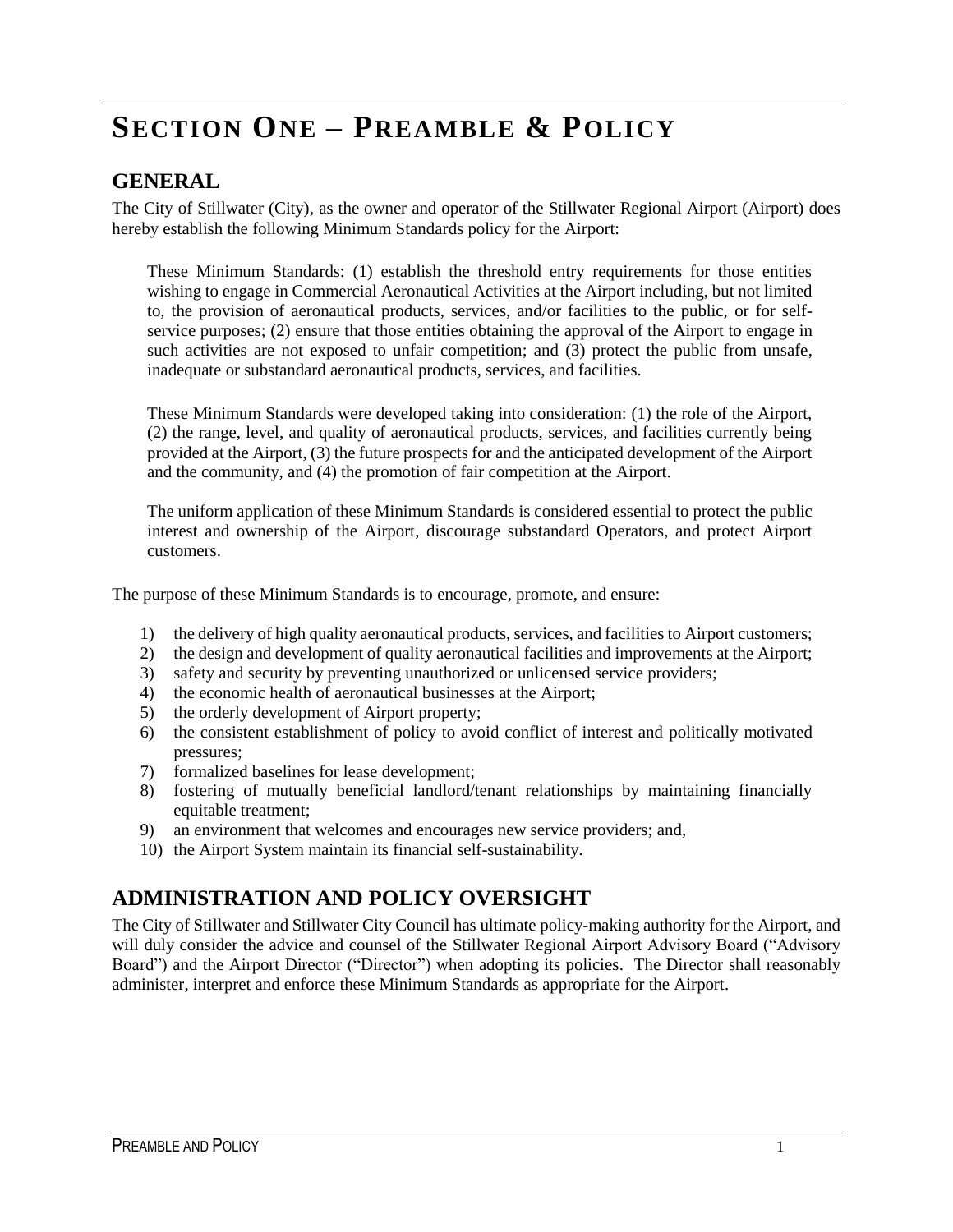#### <span id="page-4-0"></span>**EFFECTIVE DATE AND AMENDMENT OF STANDARDS**

These Minimum Standards shall be effective on June 13, 2022 and shall remain in effect until such time that they are either repealed or amended. The City reserves the right to adopt such amendments to these Standards from time to time as it determines are necessary or desirable to reflect current trends of commercial airport activity and availability of property for lease, for the benefit of the general public, or the operation of the Airport. These Standards shall be reviewed by the Advisory Board at least annually and updated or modified as necessary.

In adopting the standards set forth herein, the City expressly acknowledges that the same are subject to change by amendment or cancellation, in whole or in part, from time to time, by the City and that no rights shall accrue to any Airport user, FBO, SASO, Operator, Entity, or third party by virtue of this adoption of these Standards.

#### <span id="page-4-1"></span>**OWNER'S RIGHTS**

The establishment of these Minimum Standards does not alter the City's proprietary right to engage in the development of Airport property as it deems prudent, including development of Aeronautical Activities which are not otherwise conferred exclusively herein.

#### **STANDARDS ARE MINIMUMS ONLY**

The standards and requirements in this policy are only minimums. All Operators are encouraged to exceed the minimums specified herein.

#### <span id="page-4-2"></span>**OPPORTUNITY TO QUALIFY TO PERFORM SERVICES**

A reasonable opportunity, without unjust discrimination, shall be afforded to all Applicants to qualify, or otherwise compete for, available Airport facilities and the furnishing of selected Aeronautical Services. Should the City determine that there are more qualified applicants seeking to provide a particular Commercial Aeronautical Service or Activity than there is space or demand at the Airport for such service, then the City may select the Commercial Aeronautical Service provider through a competitive solicitation, a Request for Proposals, or another process which allows the City, in its sole discretion, to determine the selected Operator or Lessee of the land or Improvements.

#### <span id="page-4-3"></span>**RIGHT TO SELF-SERVICE**

A Person may service his/her own Aircraft provided the Person does so himself/herself (or his/her Employees do so) using his/her vehicles, equipment, and resources and that the servicing is performed in accordance with all applicable safety regulations, these Minimum Standards, Airport policies, Rules and Regulations, and Airport Standard Operating Procedures, and any applicable Governmental Requirements or Regulatory Measures. Self-fueling is not permitted at Stillwater Regional Airport.

#### **APPLICABILITY**

No person may conduct a commercial business or provide an Aeronautical Service or Activity that is based on the Airport without an Agreement or License with the Airport.

The Minimum Standards do not apply to the Airport itself, to certificated air carriers operating from the Airport, to government entities engaged in emergency public safety services, or to individual persons operating Aircraft on the Airport who perform services on their own Aircraft with their own regular employees and resources in accordance with Airport Rules and Regulations and applicable Regulatory Measures, and Agreement, Permit, or lease provisions.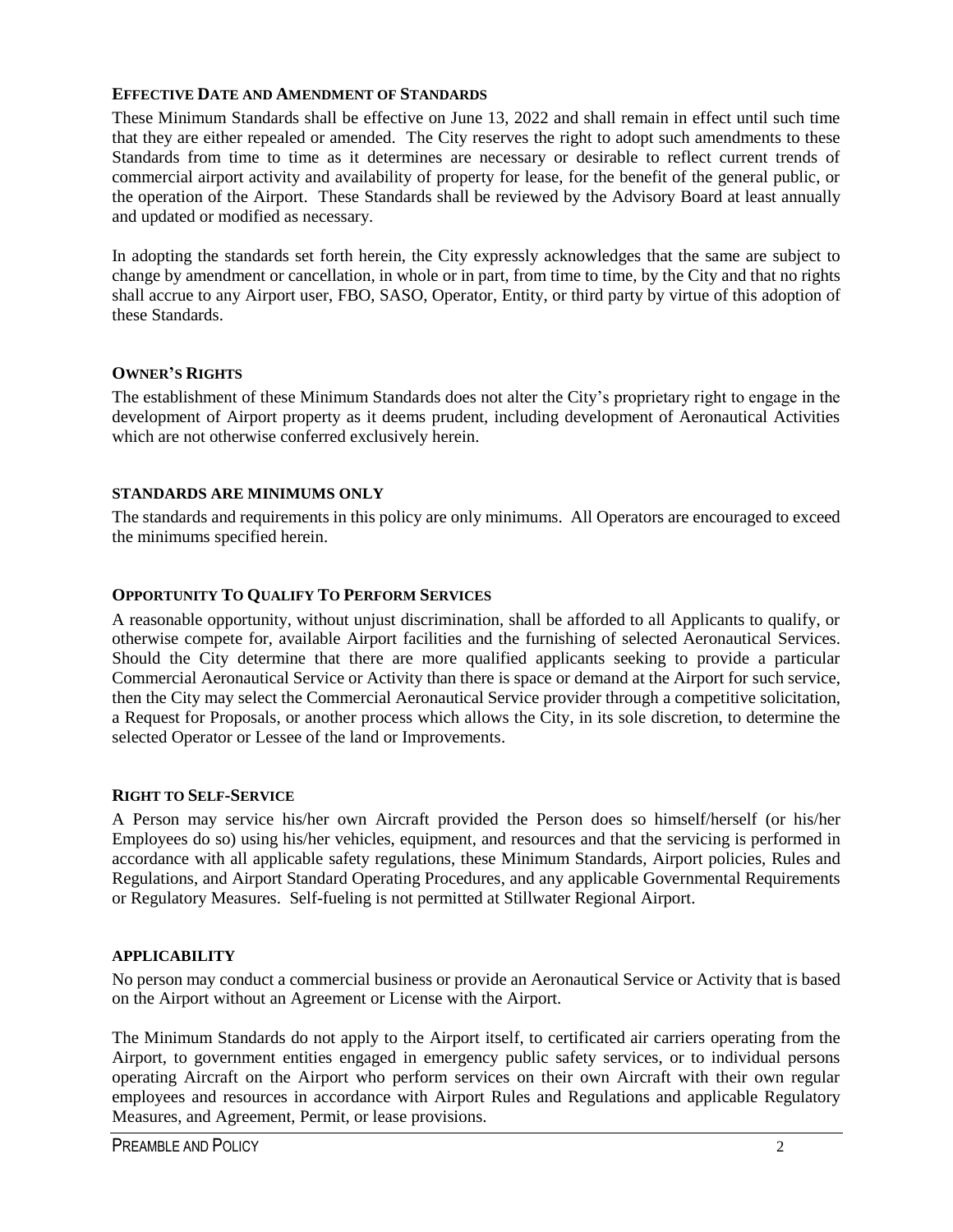These Minimum Standards are not intended to be all-inclusive. All Operators may be subject additionally to applicable federal, state and local laws, ordinances, codes, and regulations, which may pertain to their operation, construction, maintenance of facilities, or services provided, including Airport Rules and Regulations pertaining to all such services.

#### <span id="page-5-0"></span>**SEVERABILITY**

In the event any covenant, clause, section, condition or provision herein contained is held to be invalid by any court of competent jurisdiction, such invalidity shall in no way affect any other covenant, clause, section, condition or provision herein contained.

#### <span id="page-5-1"></span>**NOTICES, REQUESTS FOR APPROVAL, APPLICATIONS, AND OTHER FILINGS**

Any notice, demand, request, consent, or approval that an Entity may, or is required to give to the Airport under these Minimum Standards, shall be in writing, and shall be either personally delivered or sent by first class mail, postage prepaid, addressed as follows:

> Stillwater Regional Airport ATTN: Airport Director 3304 N. Airport Industrial Access Road Stillwater, OK 74075

#### <span id="page-5-2"></span>**VARIANCES, WAIVERS AND DEVIATIONS**

The Airport reserves the right, in its sole discretion, to authorize variances or deviations from all or a portion of these Minimum Standards for the benefit of any government or governmental agency performing nonprofit public services to the aviation industry, or performing emergency medical or rescue services to the public by means of Aircraft, or performing fire prevention or firefighting operations, or for law enforcement purposes. The Airport may further temporarily waive any of the Minimum Standards for non-governmental Operators where the Airport, in its sole discretion, deems such waiver to be in the best interest or welfare of the Airport's operation, and under special conditions and in unique circumstances that don't adversely affect public health or safety, Airport finances or operations, or violate any Governmental Requirements or Regulatory Measures, or FAA Grant Assurances. Such variances shall not amend or alter the Minimum Standards. All requests for variances or deviations shall be presented to the Director in writing.

#### <span id="page-5-3"></span>**ENFORCEMENT**

The Director is responsible for the operation, management, maintenance, development, and security of the Airport and all Airport-owned and operated land, improvements, facilities, vehicles, and equipment. Among other things, the City Council has authorized and directed the Director to:

(1) interpret, administer, and enforce Agreements and these Minimum Standards; and

(2) obtain and receive copies of all licenses, permits, certifications, ratings, Certificates of Insurance, and other documents required to be provided to or filed with the Airport under these Minimum Standards.

Failure to comply with the applicable Standards set forth herein may result in the suspension or revocation of the applicable activity Agreement or Permit issued to Operator, thereby removing any right of the Operator to conduct the activities granted on the Airport.

All official inquiries regarding these Minimum Standards and/or compliance therewith should be directed to the Director.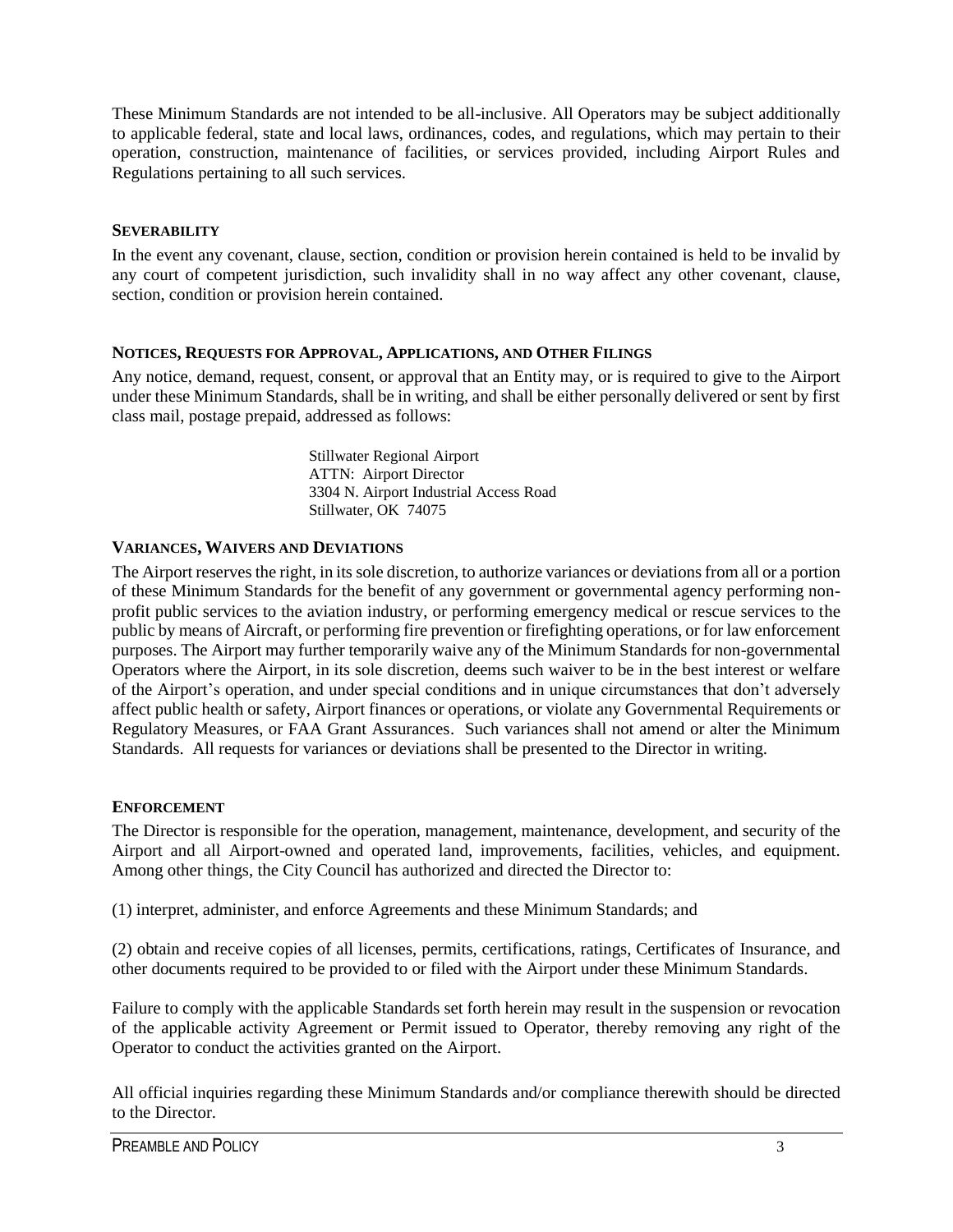# <span id="page-6-0"></span>**SECTION TWO – DEFINITIONS**

The following terms shall have the following meanings for purposes of these Minimum Standards:

AC (ADVISORY CIRCULAR) – documents published by the FAA that contain information about standards, practices and procedures that the FAA has found to be acceptable for compliance with associated rules, laws, policies, or regulations.

AERONAUTICAL ACTIVITY - any activity or service commonly conducted at airports that involves, makes possible, facilitates, is related to, assists in, or is required for the operation of Aircraft or another Aeronautical Activity, or which contributes to or is required for the safety of such operations.

The following functions, without limitation, which are commonly conducted on airports, are considered Aeronautical Activities within this definition:

- a. Aerial advertising and banner towing
- b. Aerial applications (crop dusting, agricultural aviation, firefighting, etc.) services
- c. Aerial photography or survey
- d. Air ambulance and medical transportation by Aircraft services
- e. Air carrier operations
- f. Aircraft airframe and powerplant repair and maintenance services
- g. Aircraft charter and air taxi services
- h. Aircraft management services
- i. Aircraft rental services
- j. Aircraft sales and services
- k. Aircraft washing, cleaning and detailing services
- l. Avionics, instrument, accessory or propeller repair services
- m. Commercial hangar operation and rental services
- n. Flight or Pilot training services
- o. Ground servicing of air carrier Aircraft and passenger services
- p. Into-plane fueling services for air carrier Aircraft
- q. Non-Commercial private hangar operation
- r. Private flying clubs
- s. Rental of Aircraft hangar, parking and tie-down space
- t. Sale of Aircraft parts
- u. Sale of aviation fuels, lubricants and petroleum products
- v. Sightseeing flight services
- w. Any other Activities which in, the sole judgment of the Airport, because of their direct relationship to the operation or repair of Aircraft, can appropriately be regarded as an Aeronautical Activity

AERONAUTICAL SERVICE - any Aeronautical Activity or service by an Entity that has a lease, sublease, license, permit, or Agreement from the Airport authorizing it to provide such service.

AGREEMENT - a written contract, executed by both parties, and enforceable by law between the Airport and an Entity granting a concession, transferring rights or interest in land and/or improvements, and/or otherwise authorizing and/or prohibiting the conduct of certain Activities. Such Agreement will recite the terms and conditions under which the Activity will be conducted at the Airport including, but not limited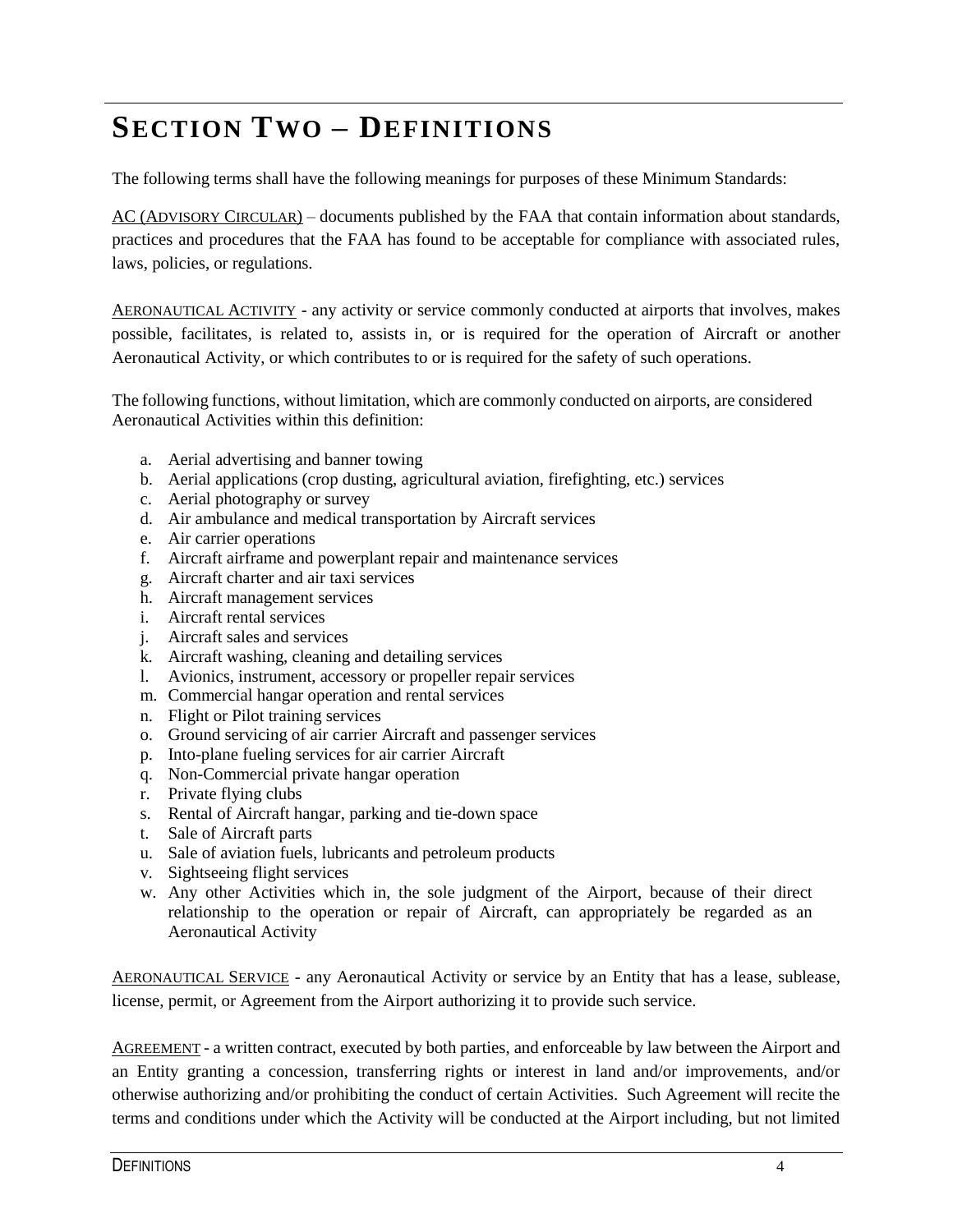to, term of the Agreement; rents, fees, and charges to be paid by the Entity; and the rights and obligations of the respective parties. For purposes of clarification in these Minimum Standards, the following terms may be substituted for the term Agreement: Lease, Sublease, Permit, or License.

AIRCRAFT - any contrivance now known or hereafter invented which is used or designed for navigation of or flight in air, except a parachute or other contrivance designed for such navigation but used primarily as safety equipment. This includes, but is not limited to, airplanes, airships, balloons, dirigibles, rockets, helicopters, gliders, gyrocopters, ground-effect machines, sailplanes, amphibians, and seaplanes.

AIRCRAFT MAINTENANCE – the repair, adjustment, maintenance, alteration, preservation, and/or inspection of Aircraft airframe or powerplant, including the replacement of parts. Major repairs include major alterations to the airframe, powerplant, or propeller, as defined in FAR Part 43. Minor repairs include normal, routine annual inspection with attendant maintenance repair, calibration, or adjustment of Aircraft airframe or powerplant and associated accessories. Preventive maintenance means simple or minor preservation operations and the replacement of small standard parts not involving complex assembly operations, as defined in FAR Part 43.

AIRCRAFT OPERATOR - a person who uses, causes to be used, or authorizes to be used an Aircraft, with or without the right of legal control (as owner, Operator, or otherwise), for the purpose of air navigation including the piloting of Aircraft, or on any part of the surface of the Airport.

AIRFRAME AND POWERPLANT MECHANIC - a person, certificated by the FAA, that performs and/or supervises the maintenance, preventive maintenance or alteration of an Aircraft or appliance, or a part thereof, for which he/she is rated, and may perform additional duties in accordance with certain Regulatory Measures.

AIRPLANE DESIGN GROUP – An FAA-defined grouping of airplanes based on wingspan. For purposes of these Minimum Standards, the term Airplane Design Group may be referred to as simply Group I or GI, etc.

The groups are as follows:

| Group $I$ | Up to but not including 49 feet; and           |  |  |
|-----------|------------------------------------------------|--|--|
| Group II  | 49 feet up to but not including 79 feet; and   |  |  |
| Group III | 79 feet up to but not including 118 feet; and  |  |  |
| Group IV  | 118 feet up to but not including 171 feet; and |  |  |
| Group V   | 171 feet up to but not including 214 feet; and |  |  |
| Group VI  | 215 feet up to but not including 262 feet.     |  |  |
|           |                                                |  |  |

AIRPORT - means the Stillwater Regional Airport and all land, improvements, and appurtenances within the legal boundaries of the Airport as it now exists on the Airport Layout Plan (or Exhibit A of the most recent approved ALP Set) and as it may hereinafter be extended, enlarged, or modified.

ADVISORY BOARD – the Stillwater Regional Airport Advisory Board which is the panel appointed by the Stillwater City Council to provide advice and counsel to the Airport on development and policy of the Airport.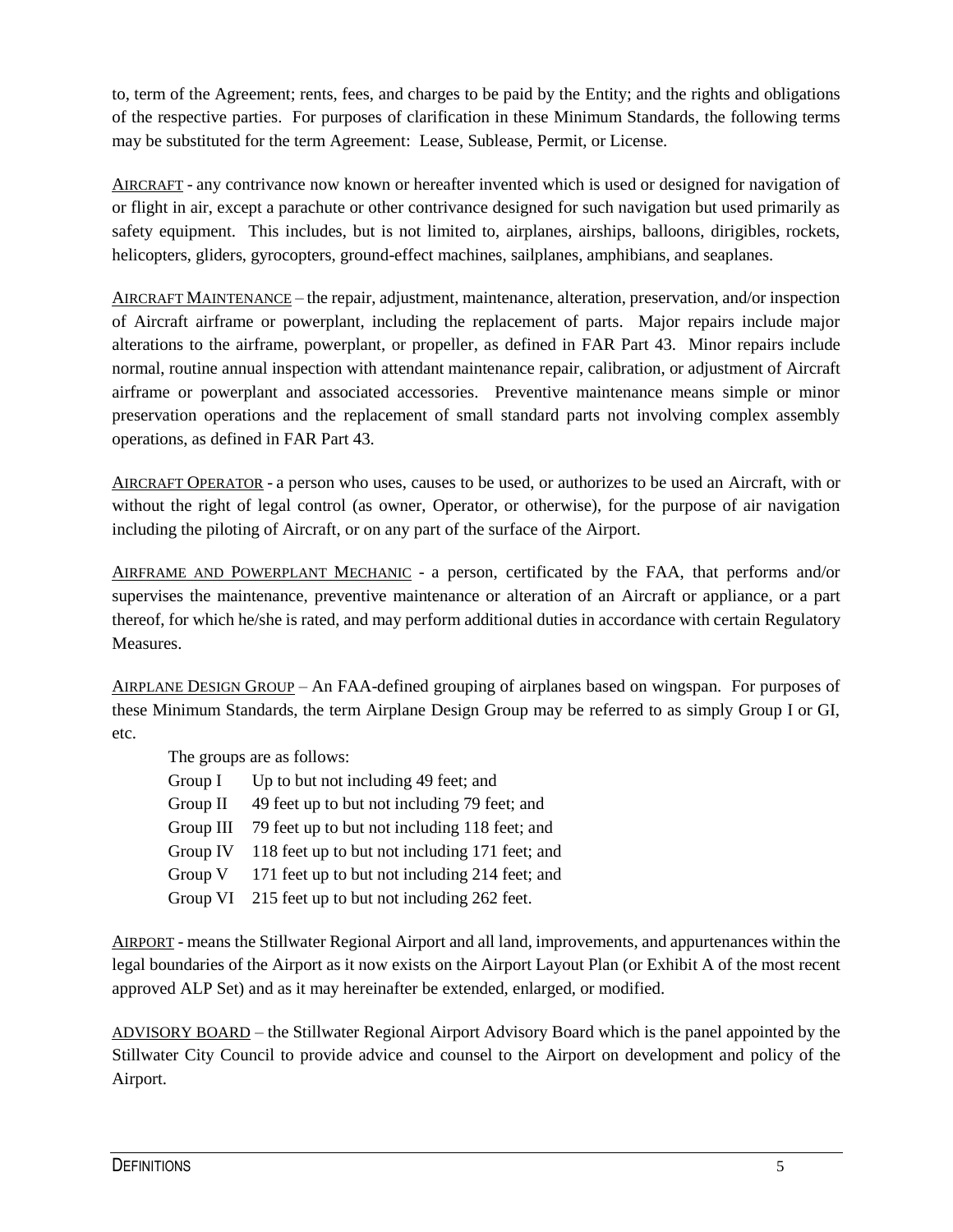AIRPORT CERTIFICATION MANUAL - a document required by the FAA detailing the Airport's requirements as contained in 14 CFR Part 139.

AIRPORT LAYOUT PLAN (ALP) - The drawing (currently approved by the FAA) depicting the physical layout of the Airport and identifying the location and configuration of current and proposed runways, taxiways, buildings, roadways, utilities, navaids, etc.

AIRPORT OPERATIONS AREA (AOA) - is a restricted area of the Airport, either fenced or posted, where Aircraft are parked or operated, or operations not open to the public are conducted. Areas include, but are not limited to, the Aircraft Ramps and Aprons, hangar areas, taxiways, runways, unimproved land attributed to the taxiways and runways, safety areas, and contiguous areas delineated for the protection and security of Aeronautical Activity.

AIRPORT SECURITY PROGRAM - a document required by the Transportation Security Administration detailing the Airport's requirements as contained in the applicable federal security regulations.

APPLICANT – an Entity desiring to develop facilities or use land and/or Improvements at the Airport to engage in Aeronautical Activities or Aeronautical Services, and who shall apply in writing and in the manner and form prescribed herein for authorization to engage in such activities at the Airport.

AVIATION PURPOSES – see "Aeronautical Activity."

CFR - Code of Federal Regulations.

COMMERCIAL – intended for the purpose of securing revenue, earnings, income, and/or compensation (including exchange for service), and/or profit, whether or not such objectives are accomplished. May also mean the exchange, trading, buying, hiring, providing, or selling of commodities, goods, services, or property on the Airport.

DIRECTOR OF AIRPORTS (DIRECTOR) - the individual charged with the duty to manage, supervise, control, develop, maintain, regulate, and protect the Airport, or such other employee of the Department as the Director may from time to time designate to carry out the duties of the Director.

EMPLOYEE(S) - any individual employed by an Entity whereby said Entity collects and pays all associated taxes on behalf of Employee (i.e., social security and Medicare). The determination of status between "employee" and "contractor" shall be made according to then-current Internal Revenue Service standards.

ENTITY – Includes a person, persons, firm, partnership, limited liability partnership or corporation, agency, unincorporated proprietorship, association or group, or corporation, and includes any trustee, receiver, assignee, or other similar representatives.

EXCLUSIVE RIGHT - A power, privilege, or other right excluding or preventing another from enjoying or exercising a like power, privilege, or right. An Exclusive Right can be conferred either by express agreement, by the imposition of unreasonable standards or requirements, or by any other means. Such a right conferred on one or more parties, but excluding others from enjoying or exercising a similar right or rights, would be an Exclusive Right. Note: An Exclusive Right to conduct an Aeronautical Activity, which is forbidden by federal regulation, is distinguished from an exclusive right to occupy real estate, which is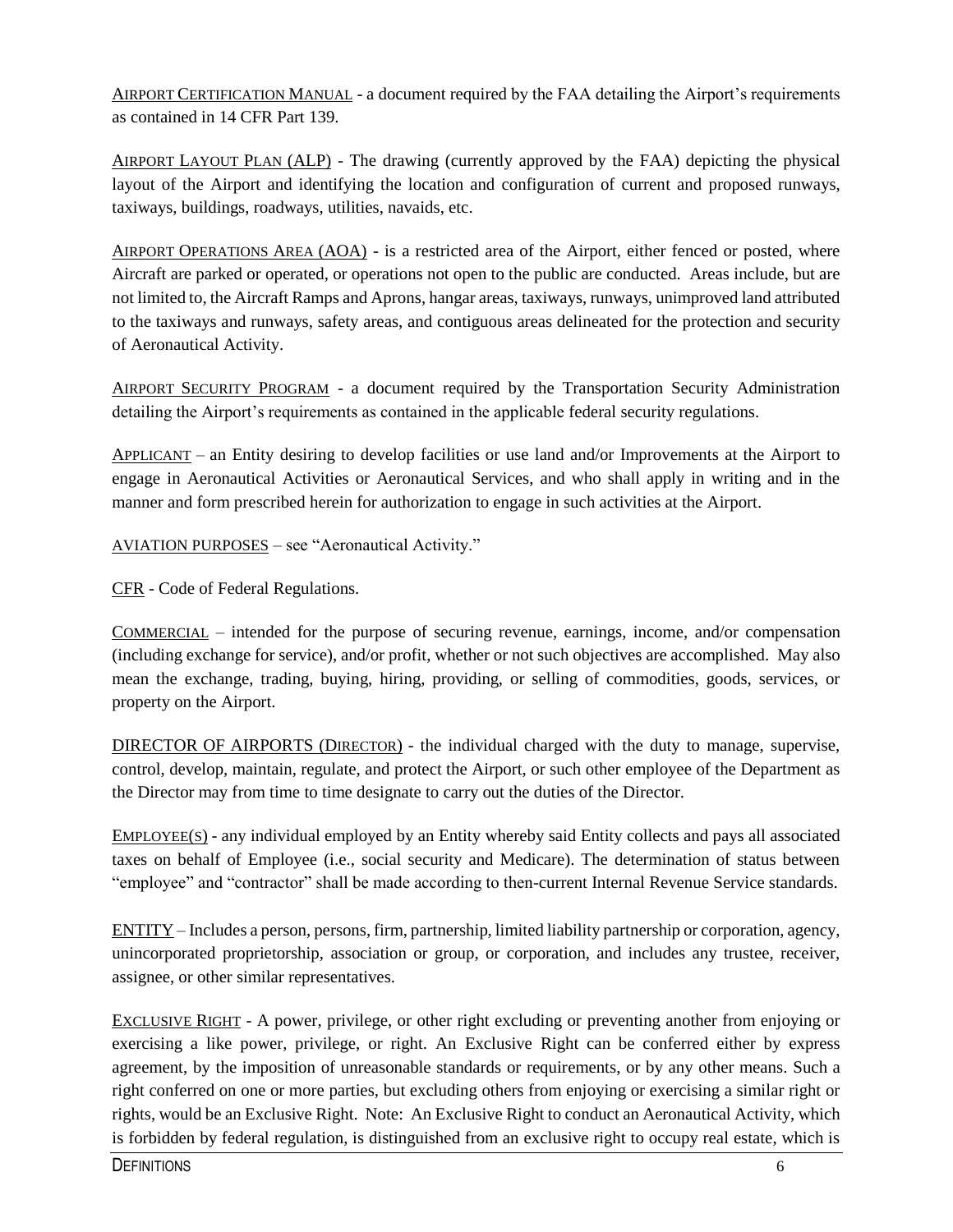permitted by federal regulation under certain conditions.

FAA (Federal Aviation Administration) - the division within the Department of Transportation of the United States government that has the responsibility of promoting safety in the air, by both regulation and education.

FIXED BASE OPERATOR (FBO) - is a Commercial Operator engaged in the sale or rental of products and services, and which shall provide facilities that shall be required to include, at a minimum, the following mandatory Activities at the Airport:

- a. Sales of Aviation fuels (Jet Fuel and AvGas) and lubricants;
- b. Aircraft Line and ground support services;
- c. Passenger, crew and customer services support and facilities;
- d. Aircraft ramp tie-down and parking;
- e. Indoor Aircraft storage and hangar rental (transient and long term);
- f. Air conditioned office space, flight planning/briefing area with appropriate resources, waiting lounge, conference room, telephone facilities, food & beverage vending, restroom facilities;
- g. Disabled Aircraft recovery services; and
- h. Major Aircraft Airframe and Powerplant Maintenance certificated under FAR Part 145.

GOVERNMENTAL REGULATIONS – May be used interchangeably with "Regulatory Measures."

GRANT ASSURANCES - those contractual obligations that are described by law and are undertaken by a public airport sponsor as a condition of receipt of federal airport development grants or federal surplus property.

GRANTEE - means the term commonly used in various agreements to identify an Entity that has been granted certain rights while operating at the Stillwater Regional Airport.

GRANTOR - the term commonly used in various agreements identifying the City of Stillwater and/or the Stillwater Regional Airport.

IMPROVEMENTS – all buildings, structures, and facilities including pavement, concrete, fencing, signs, lighting, and landscaping constructed, installed, or placed on, under, or above any land on the Airport.

MINIMUM STANDARDS - those qualifications, standards, and criteria set forth, by the Airport, as the minimum requirements that must be met as a condition for the right and privilege to engage in Aeronautical Activities or Services at the Airport.

NFPA- all codes, standards, rules, and regulations contained in the Standards of the National Fire Protection Association, as may be amended from time to time, and are incorporated herein by reference.

NON-COMMERCIAL - not for the purpose of securing earnings, income, compensation (including exchange of service) and/or profit.

OPERATOR - any Entity that has entered into an Agreement with the Airport or has subleased office, shop, hangar, or land from an authorized FBO or SASO to engage in Aeronautical Activities or Services (either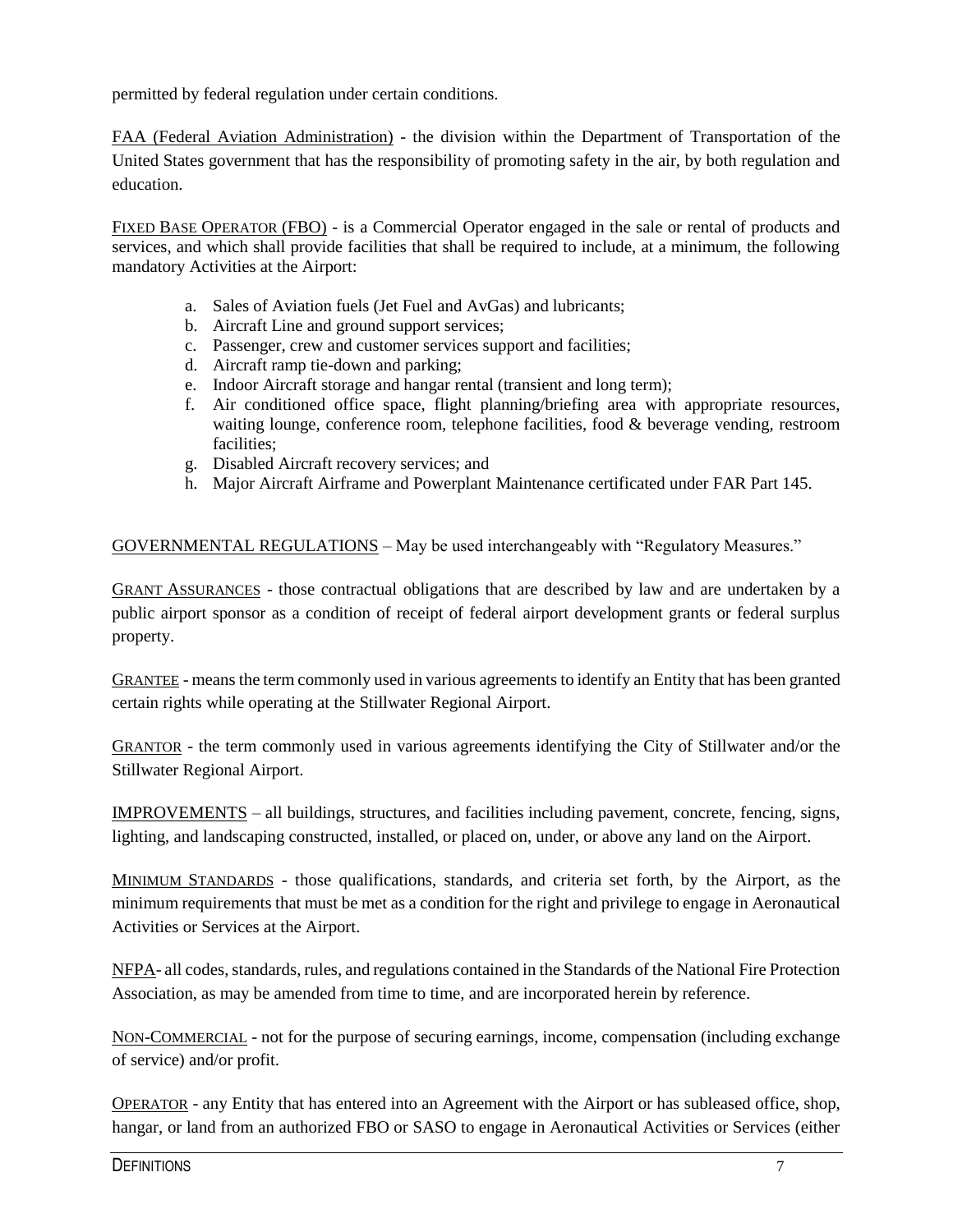Commercial or Non-commercial), and who shall be subject to the Minimum Standards set forth herein.

PERSON – means a natural person, corporation, partnership, trust, association, or other legal Entity.

PREMISES – the land and/or Improvements leased by an Operator for the conduct of Operator's activities.

PRIVATE FLYING CLUB - a private non-commercial organization, whose members own equal shares, established to promote flying, develop skills in aeronautics, including pilotage, navigation, and awareness and appreciation of aviation requirements and techniques.

RAMP (OR APRON) - an area of the Airport within the AOA designated for the loading, unloading, servicing, or parking of Aircraft.

REGULATORY MEASURES – All Federal, state, county, local, and Airport, laws, statutes, codes, ordinances, policies, standards, rules and regulations, including, without limitation, those of the United States Department of Transportation, the United States Department of Homeland Security, TSA, FAA, EPA, OSHA, NFPA, ARFF Standard Operating Guidelines, the Airport Certification Manual, the Airport Security Program, the Airport's Standard Operating Procedures, and Airport Authority Policies; all as may be in existence, hereafter enacted, and amended from time to time, which are applicable to the use of the Airport and the Operator's activities, operations, or utilization of any leased premises thereon.

SASO (SPECIALIZED AERONAUTICAL SERVICE OPERATOR) - a Commercial Operator that provides any one or more of the following Aeronautical Activities or Services:

- a. Aircraft charter and air taxi services
- b. Aircraft management services
- c. Aircraft airframe and powerplant maintenance
- d. Aircraft rental
- e. Aircraft sales
- f. Avionics, instrument or propeller services
- g. Commercial Aircraft storage services
- h. Flight training
- i. Other specialized commercial aviation services
- j. Temporary specialized commercial aviation services

SELF-FUELING – the fueling or servicing of an Aircraft by the owner of the Aircraft or the owner's employee using his/her own vehicles, equipment, and resources.

SELF-SERVICE - Maintenance, repair, cleaning, or other servicing of an Aircraft performed by the Aircraft owner (or the owner's employee) using resources (goods) obtained by the Aircraft owner and vehicles or equipment owned by the Aircraft owner. 14 CFR Part 43 permits the holder of a pilot certificate to perform specific types of preventative maintenance on any Aircraft owned or operated by the pilot. For a list of such preventive maintenance activities refer to 14 CFR Part 43. "Owned Aircraft" is an Aircraft that is owned or leased and operated under the full and exclusive control of the Aircraft owner or Operator.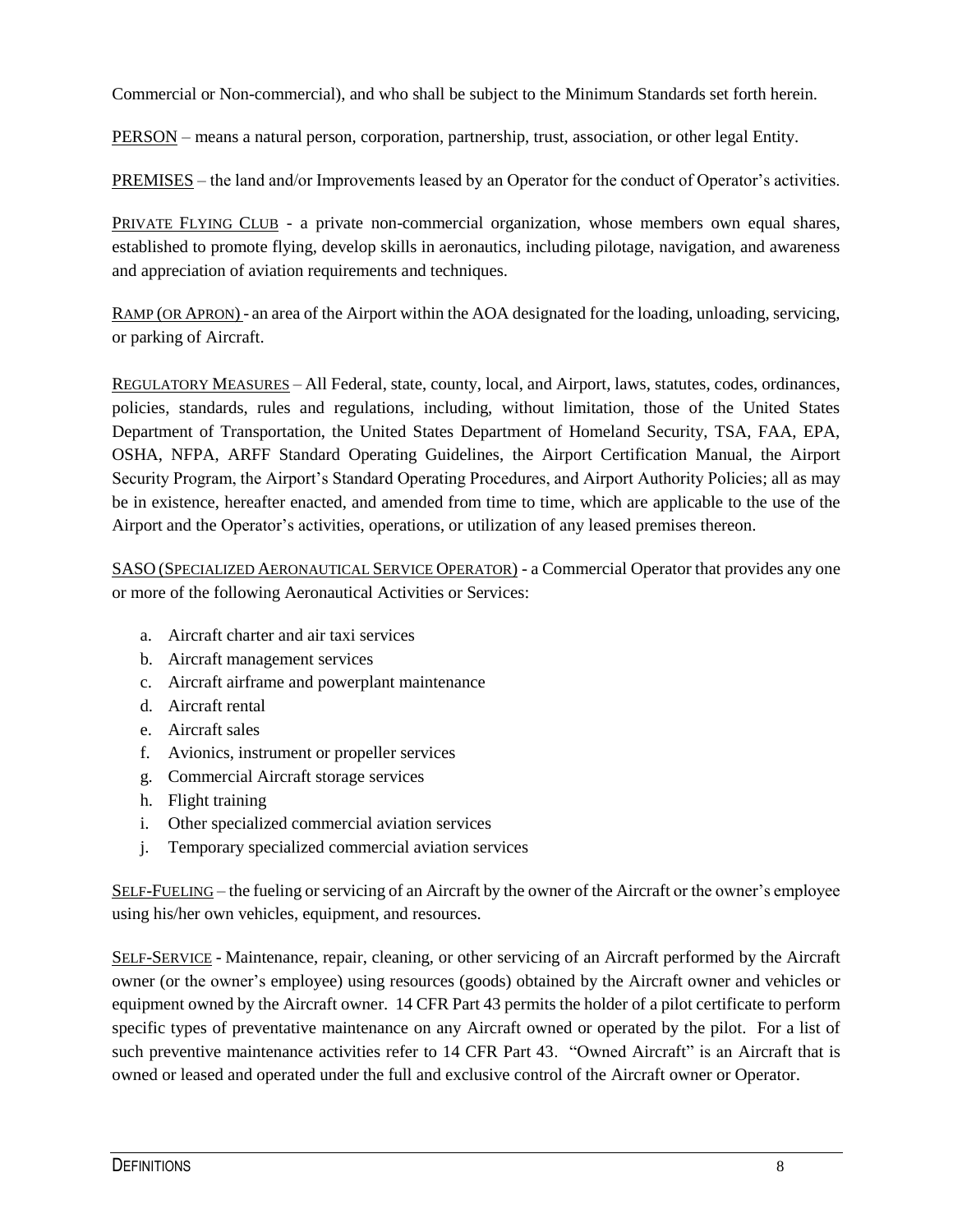SUBLEASE OR SUBCONTRACT - an Agreement entered into by an Entity with an Operator that transfers rights or interests in Operator's Premises and is enforceable by law.

THROUGH-THE-FENCE OPERATION - direct access to the Airport from private property located contiguous to the Airport which provides access to the Airport's runway and taxiway system or other infrastructure.

TSA - Transportation Security Administration of the U. S. Department of Homeland Security.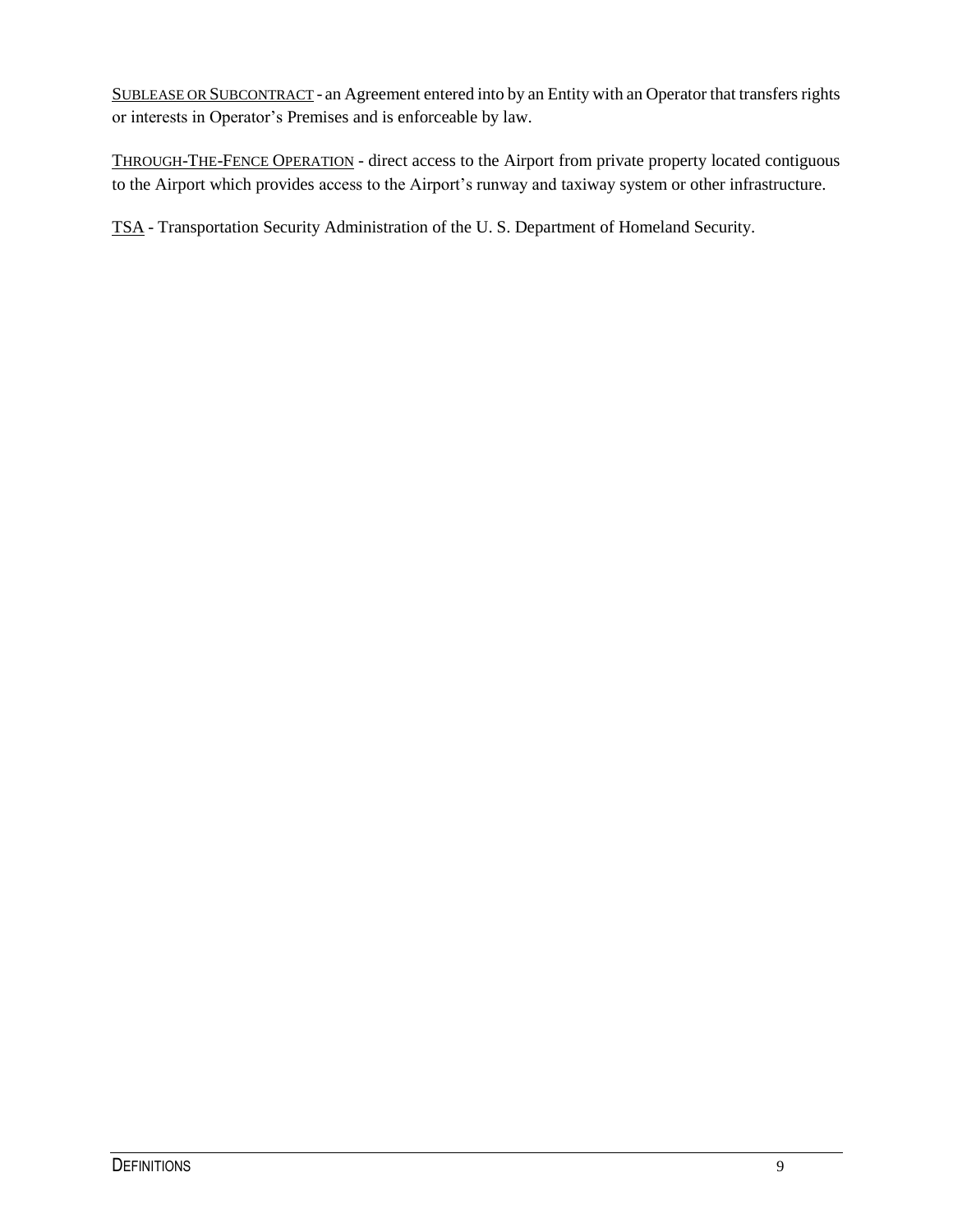# <span id="page-12-0"></span>**SECTION THREE – GENERAL REQUIREMENTS**

All Operators engaging in Aeronautical Activities at the Airport shall meet or exceed the requirements of this Section Three as well as the specific Minimum Standards applicable to the Operator's Activities, as set forth in subsequent sections.

#### <span id="page-12-1"></span>**1. EXPERIENCE/CAPABILITY**

Operator or its key management personnel assigned to the Airport shall have such business background and shall demonstrate its business capability and financial responsibility and capacity to the satisfaction of, and in such manner as to meet with the approval of, the Airport.

Any prospective Operator seeking to conduct an Aeronautical Activity at the Airport shall demonstrate that they have the resources necessary to realize the business objectives established by the Operator. Section Six – Application for Agreement (Application/Proposal Requirements) should be used as a guide to assist a prospective Operator in demonstrating resources and capabilities.

#### <span id="page-12-2"></span>**2. AGREEMENT REQUIRED**

No Entity shall be permitted to use any land or improvements, conduct any Aeronautical Activity or Service, or solicit business in connection therewith unless such activity is conducted in accordance with these Minimum Standards, as amended from time to time by the Airport; and unless the Entity has a valid Agreement or License with the Airport allowing the conduct of such specifically authorized activities on the Airport. In the event of a conflict between an Agreement and the Minimum Standards, the Agreement shall govern.

An Operator shall not engage in any commercial activity not specifically authorized by an Agreement or License

#### <span id="page-12-3"></span>**3. PAYMENTS OF RENTS, FEES, AND CHARGES**

All Operators shall comply with the Rates and Charges Policy enacted by the Airport or as otherwise specified in a written Agreement or Permit with the Airport.

#### <span id="page-12-4"></span>**4. PREMISES AND MISCELLANEOUS FACILITY REQUIREMENTS**

Operator shall, at a minimum, lease the land and/or Improvements stipulated for the Activity in these Minimum Standards. All Commercial Aeronautical Activities must be conducted on Airport property. Requests for Through-the-Fence operations shall be reviewed and considered on a caseby-case basis.

Premises used for Commercial purposes that require public access shall have direct landside access for vehicle and customer access. Space used for public reception, waiting areas or lounges shall be air conditioned/heated, provide access to a restroom and the space shall provide adequate space for employee areas, storage and work areas. Approved security procedures shall be applied to prevent unauthorized access to restricted areas and must abide by the requirements set forth by the Airport and/or TSA-approved Airport Security Program.

#### <span id="page-12-5"></span>**5. INDEPENDENT OPERATORS**

Independent Operators shall not be permitted. All persons running commercial businesses on the Airport shall be tenants holding an Agreement, or shall hold a License to allow the activity.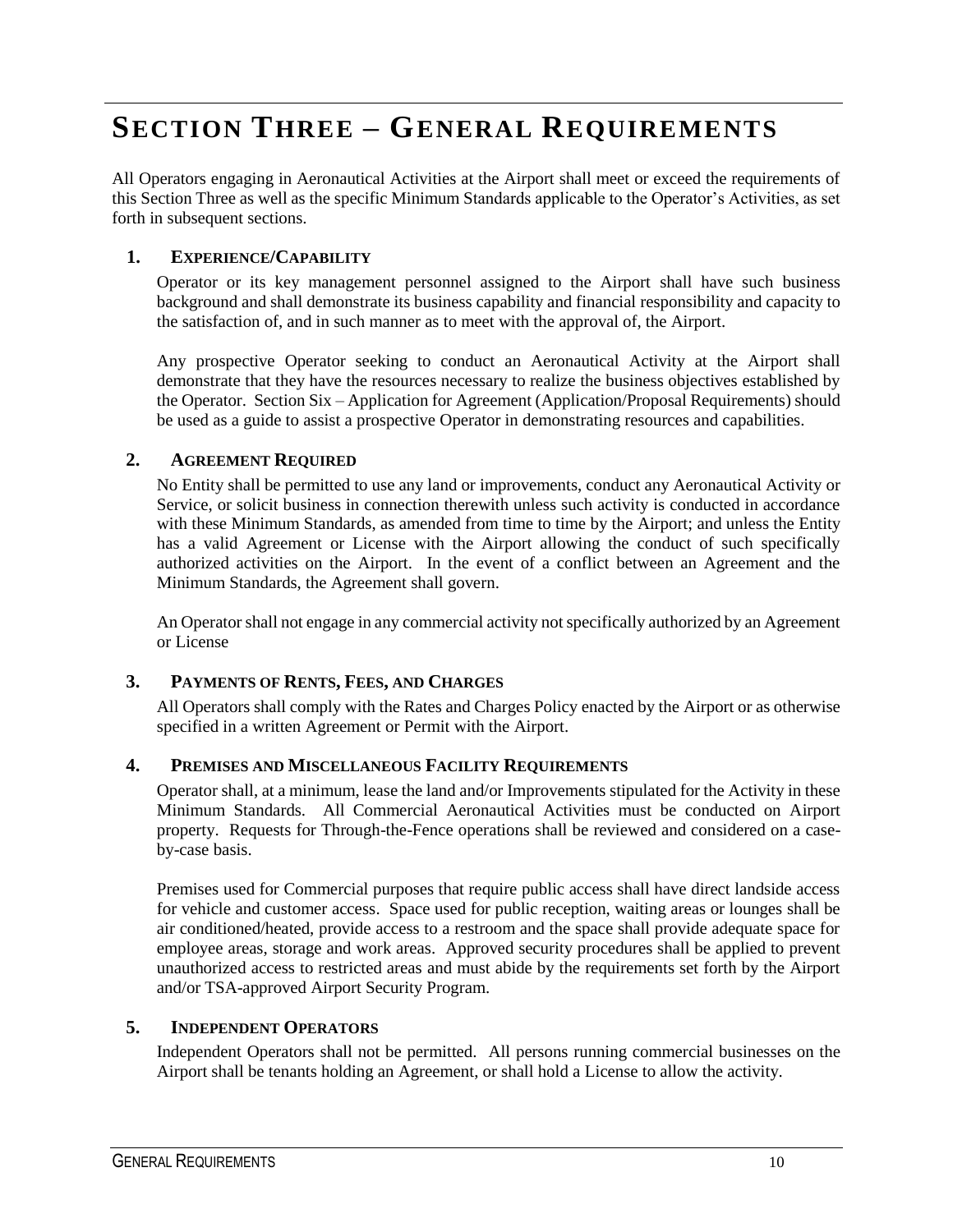#### <span id="page-13-0"></span>**6. FACILITY MAINTENANCE**

Unless otherwise agreed to in writing, Operator shall, at its own expense, keep and maintain the Premises leased for its own use and all such improvements and facilities and additions thereto, constructed or installed by it or by Airport, in good repair and in clean, neat, orderly, and fully functional condition, reasonable wear and tear excepted, during the term of any Agreement, including all structural, interior, and exterior maintenance of all facilities, all landscaping, all utilities, all lighting, and all paved areas. Operator is also expected to provide all necessary cleaning services and waste removal, and replace any property that has been damaged by Operator's activities. More specific maintenance responsibilities shall be detailed in the Agreement.

Operator shall be responsible for snow removal on its leased aircraft ramps and other premises.

Operator shall provide at all times safe and clear passageways and access for emergency vehicles and other authorized users.

#### <span id="page-13-1"></span>**7. PRODUCTS, SERVICES AND FACILITIES**

An FBO may conduct any activity or activities, meeting the applicable standards specified herein, in addition to those specifically identified and required of an FBO in Section 4 - Fixed Base Operator.

A Specialized Aeronautical Service Operator (SASO) may engage in any of the permissible Aeronautical Activities identified for a SASO in Section 5 - Specialized Aeronautical Service Operator.

Operators are expected to (1) provide products, services, and facilities on a reasonable and not unjustly discriminatory basis to all consumers, (2) charge reasonable and not unjustly discriminatory prices (while being allowed to make reasonable discounts to volume purchasers), and (3) conduct Activities in a safe, efficient, and first class professional and workmanlike manner.

#### <span id="page-13-2"></span>**8. EXCLUSIVE RIGHTS**

No person shall be granted an exclusive right to conduct any Aeronautical Activity on the Airport as mandated by FAA regulations regarding exclusive rights and minimum standards for Aeronautical Activities.

The grant of an exclusive right for the conduct of any aeronautical activity, on an airport on which Federal funds, administered by the FAA, have been expended, is regarded as contrary to the requirements of applicable laws, whether such exclusive right results from an express agreement, from the imposition of unreasonable standards or requirements, or by any other means. However, certain circumstances may exist whereby exceptions to the granting of exclusive rights may occur:

- a. Single Activity. The presence on an airport of only one enterprise conducting Aeronautical Activities does not necessarily mean that an exclusive right has been granted. If there is no intent by express agreement, by the imposition of unreasonable standards, or by other means to exclude others, the absence of a competing activity is not a violation of this policy. This sort of situation frequently arises where the market potential is insufficient to attract additional Aeronautical Activities. So long as the opportunity to engage in an Aeronautical Activity is available to those who meet reasonable and relevant standards, the fact that only one enterprise takes advantage of the opportunity does not constitute a grant of an exclusive right.
- b. Space Limitations. It will not be construed as evidence of intent to exclude others if all available Airport land or facilities suitable for a specific Aeronautical Activity is leased to a single entity if it can be reasonably demonstrated that the total space leased is presently required and will be immediately used to conduct the planned activity.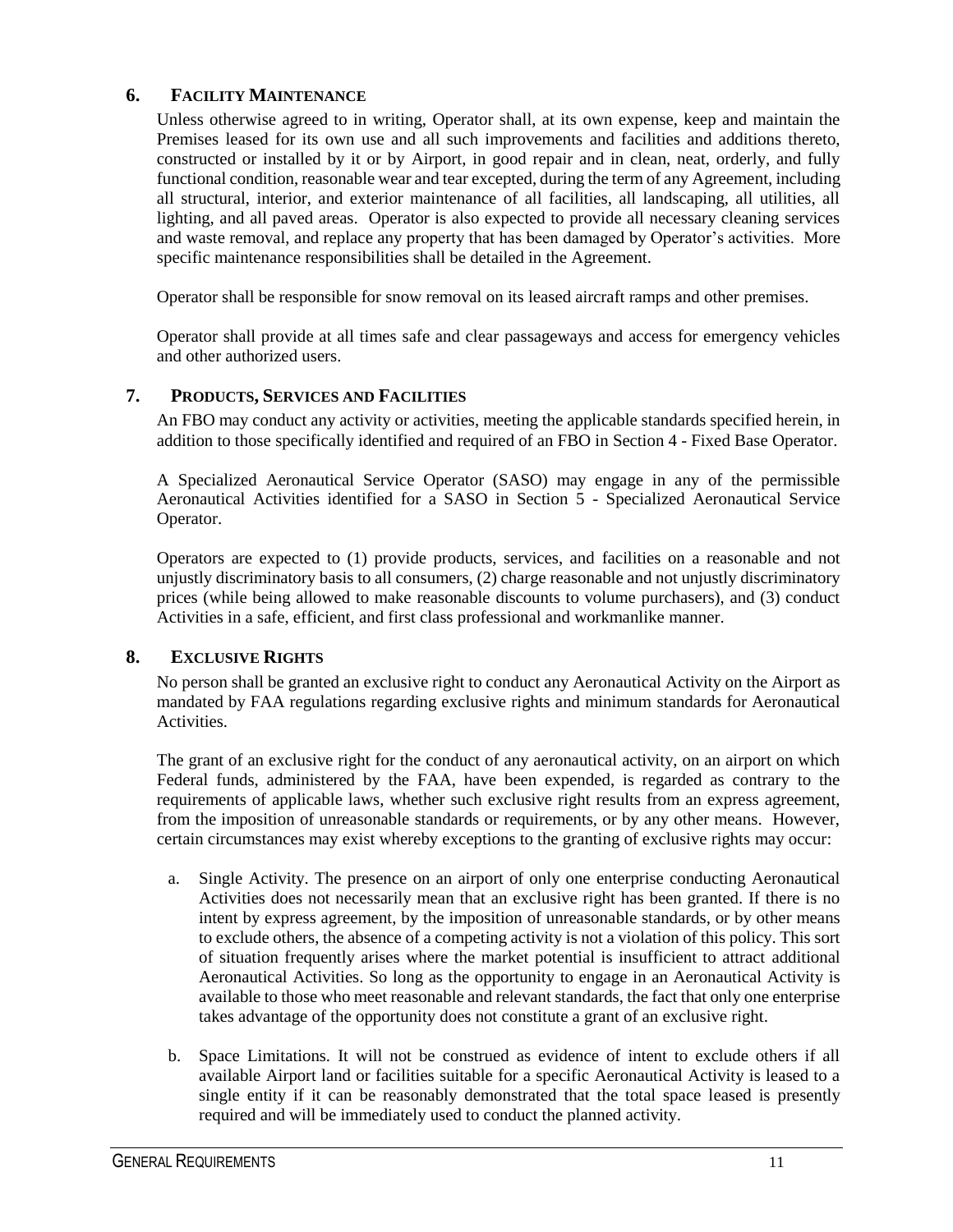c. Restrictions Based on Safety. Under certain circumstances, it is sometimes necessary to deny the right to engage in an Aeronautical Activity at an airport for reasons of safety.

#### <span id="page-14-0"></span>**9. NON-DISCRIMINATION**

Operator agrees to abide by those certain covenants and assurances required or recommended by the FAA, TSA, Oklahoma Department of Transportation (ODOT), United States Department of Transportation (USDOT) or by Federal or Oklahoma statute. In the event of breach of any such covenant, the Airport shall have the right to terminate any Agreement and to reenter and repossess any land and/or facilities thereon, and hold the same as if said Agreement had never been made or issued. It is further understood and agreed that the Airport shall have the right to take such action as the Federal Government may lawfully direct to enforce this obligation. In the event future covenants and/or assurances are required of the Airport by the USDOT, ODOT, FAA or TSA, which are applicable to an Agreement, Operator agrees that it will conform with the provisions thereof so long as the Agreement is in effect.

Operator shall not discriminate against any person or class of persons by reason of race, creed, color, national origin, sex, age, or physical handicap in providing any products or services or in the use of any of its facilities provided for the public, or in any manner prohibited by applicable Regulatory Measures including without limitation Part 21 of the Rules and Regulations of the office of the Secretary of Transportation effectuating Title VI of the Civil Rights Act of 1964, as amended or reenacted.

#### <span id="page-14-1"></span>**10. LICENSES, PERMITS, CERTIFICATIONS, AND RATINGS**

Operator shall obtain, maintain, and display in a prominent location all applicable licenses, permits, certifications and/or ratings for the activities specified herein and shall, upon request, provide copies to the Airport.

#### <span id="page-14-2"></span>**11. PERSONNEL**

Operator shall have in its employ, on duty, and on Premises during Hours of Activity, courteous, properly trained, fully qualified and certificated (if applicable), and current in the function/position for which they are employed and working, personnel in such numbers as are required to meet these Minimum Standards and to meet the reasonable demands of the aviation public for each Activity being conducted in a safe, efficient, courteous, and prompt manner. Operator shall also maintain, during all business hours, a responsible person in charge to supervise the operations on the Premises with the authorization to represent and act for and on behalf of Operator.

Employee Appearance and Conduct - Operator shall be responsible for the conduct, demeanor, and appearance of its officers, agents, employees and representatives. Employees on duty shall wear uniforms bearing company logo or wear other suitable attire appropriate for the nature of work. Employees shall be trained by Grantee to render high quality, courteous, and efficient service. Grantee shall closely supervise service personnel to assure a high standard of service.

Employees, when required, shall be able to obtain TSA-Approved Airport identification/access control media and shall adhere to all requirements set forth concerning use, display and control of said media. Employees shall also immediately notify the Airport upon any acts or conditions that would nullify the ability for that employee to obtain or retain said media.

No offensive or profane language or symbols may be worn or displayed by any employee while on the Airport. Each employee will conduct themselves in a professional manner at all times.

Upon receipt of a written objection from the Director concerning the conduct or demeanor of any of Operator's employees, Operator shall promptly eliminate the basis for the objection and shall take any action reasonably necessary to prevent a recurrence of the same or similar conduct or demeanor.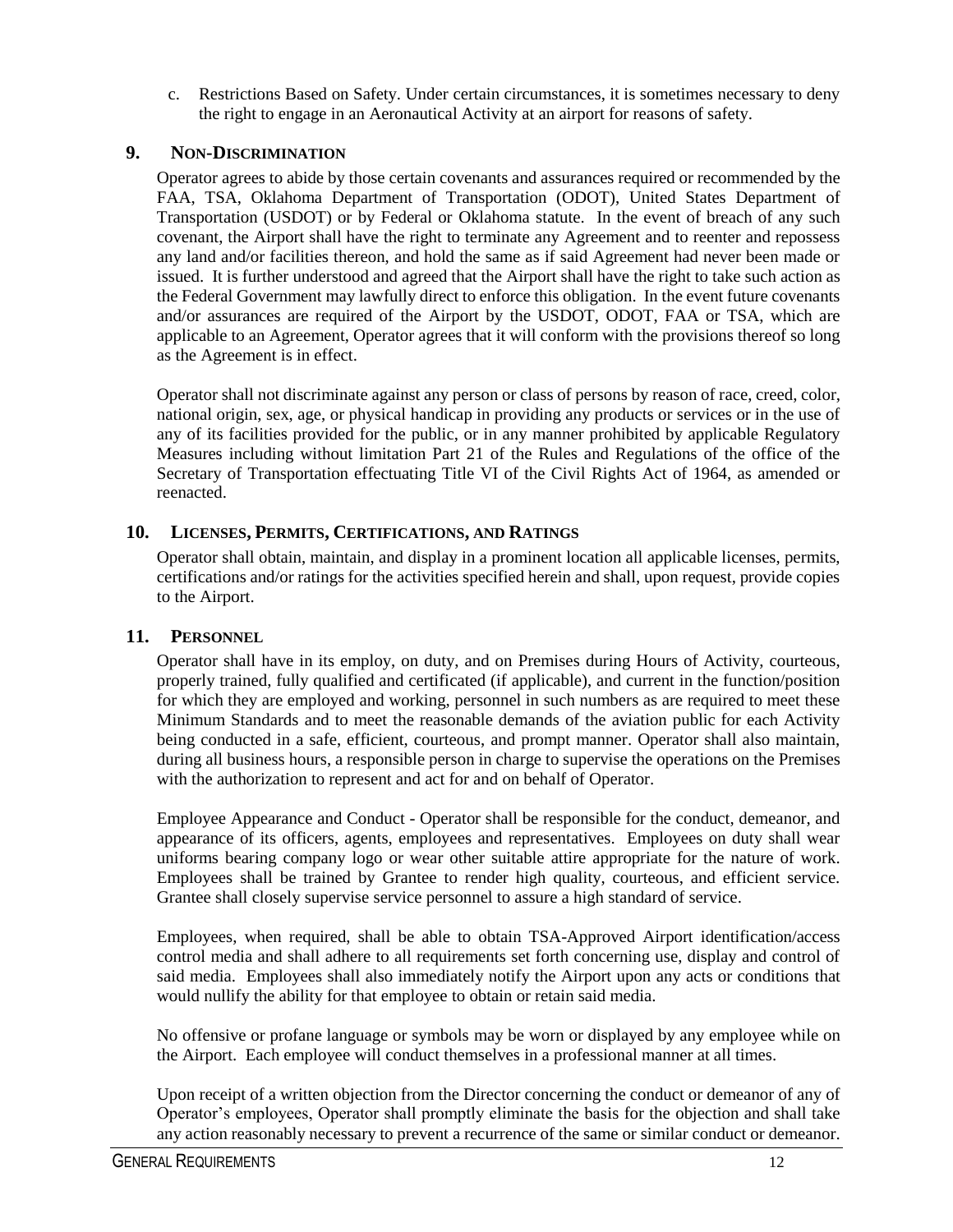Employees not adhering to the above requirements, in the opinion of Director, will be asked to immediately comply or leave the Airport until such time they are in full compliance.

#### <span id="page-15-0"></span>**12. AIRCRAFT, VEHICLES, AND EQUIPMENT**

All required Aircraft, Vehicles, and Equipment must be fully operational, functional, and available at all times and capable of providing all required products and services. Every attempt to maintain back-up vehicles and equipment shall be made by the Operator. In the event equipment/vehicles become inoperative and impact the ability to provide a service, the Operator shall notify the Airport immediately.

Vehicles shall be maintained in satisfactory condition so to not damage, pollute or otherwise negatively impact Airport facilities. Vehicles are to be kept clean and free from contaminants that could pose Foreign Object Debris (FOD) occurrences. Anyone operating a vehicle or other equipment conveyance with the AOA shall be current on all Airport driver training requirements and abide by all rules and regulations set forth within. Vehicle operations within the "movement" area of the airport and strictly prohibited unless authorized by the Director.

#### <span id="page-15-1"></span>**13. HOURS OF ACTIVITY**

Hours of activity shall be clearly posted in public view using appropriate signage. Unless otherwise approved by the Director, operator shall be open and services shall be available to meet the reasonable demands of the public for Activity during normal business hours (8:00 a.m. – 5:00 p.m.) five (5) days a week. Operator shall provide reasonable after-hours, on-call, response time to customer inquiries.

#### <span id="page-15-2"></span>**14. COMPLIANCE WITH REGULATORY MEASURES REGARDING SAFETY AND SECURITY, HEALTH AND ENVIRONMENTAL PROTECTION**

Airport has overall responsibility for safety, Aircraft rescue/firefighting, law enforcement and security at the Airport as described in 14 CFR Part 139 and 49 CFR Part 1542, among other regulations. Standards and procedures for meeting these requirements are defined in the Airport Certification Manual, the Airport Security Program, and the Airport Standard Operating Procedures. Applicable portions of these standards and procedures may apply to certain Operators on the Airport.

Operators shall obey all rules and regulations promulgated from time to time by the U.S. Department of Transportation, U.S. Department of Homeland Security, the FAA, the TSA, the EPA, the Oklahoma Department of Transportation, the Oklahoma Aeronautics Commission, the Oklahoma Department of Health, the City of Stillwater, and the Airport governing the conduct and operation of the Airport and its facilities. In the event the Airport is lawfully assessed and pays a fine because of an act or omission of Operator, its employees, agents, customers, and invitees, in violation of any Regulatory Measure or this Section, Operator shall reimburse the Airport for such payment within thirty (30) days of the Airport providing such notice of payment. Nothing in this provision shall prevent an Operator from contesting in good faith such fine.

Operators whose facilities have direct access to the AOA, or other secured, sterile or restricted area, shall develop, maintain, and comply with a security program that has been approved by the Airport, and shall also comply with the Airport Security Program.

Operator shall at all times and in all respects comply with local, State, and Federal laws ordinances, regulations, and orders relating to environmental protection, industrial hygiene, or the use, generation, manufacture, storage, disposal, or transportation of Hazardous Materials on, about, or from the Airport.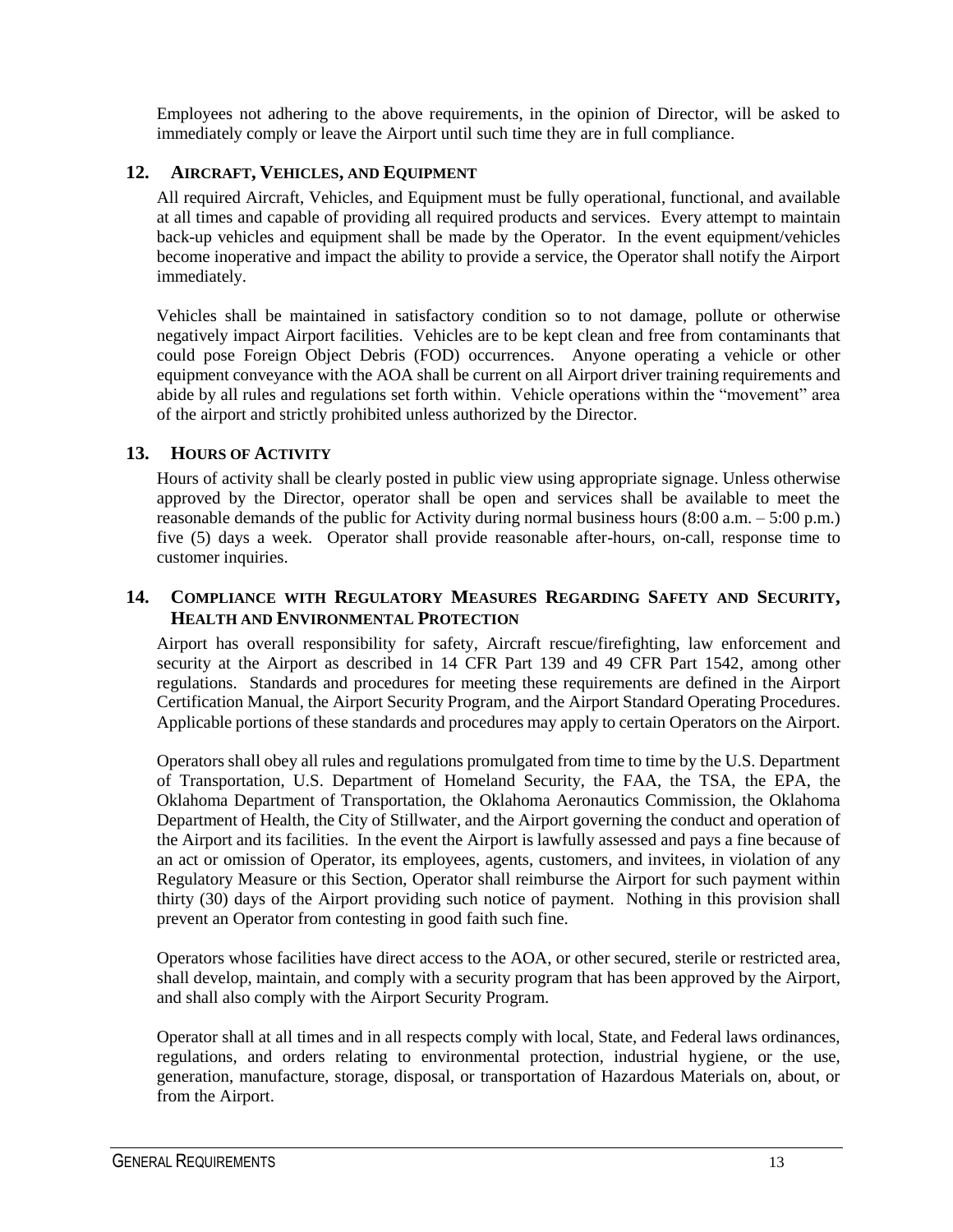#### <span id="page-16-0"></span>**15. INDEMNIFICATION AND INSURANCE**

Operators shall not commence operations or construction until Operator has obtained the types and amounts of required insurance and until such insurance has been reviewed by the Airport or a Certificate of Insurance is received indicating required coverage. All prospective and existing Operators shall provide to the Airport's satisfaction evidence of their ability to procure and maintain insurance coverage in the amounts stipulated for each particular type of activity according to the insurance requirements established by the airport in consultation with its risk management agent(s) or insurance carriers, as may be amended from time to time. The limits stipulated for each Activity represent the minimum coverage and amounts that shall be maintained by Operator to engage in Activities at the Airport. Operator shall conduct its own analysis, in conjunction with its own risk management agent(s), to determine if additional coverage is needed.

The current minimum insurance requirements are specified in Appendix One and they are subject to periodic modifications. Current requirements are kept on file with the Airport.

Operator shall protect, defend, and hold the Airport and the City and their officers and employees, individually and collectively, completely harmless from and against liabilities, losses, suits, claims, judgments, fines or demands arising by reason of injury or death of any person or damage to any property, including all reasonable costs for investigation and defense thereof (including but not limited to attorneys' fees, court costs, and expert fees), of any nature whatsoever arising out of or incidental to an Agreement and/or the use or occupancy of the leased/assigned Premises by Operator, or the acts or omissions of Operator, its officers, agents, employees, contractors, subcontractors, licensees, or invitees, regardless of where the injury, death, or damage may occur, except to the extent such injury, death or damage is caused by the act or omission of Airport, its agents, representatives, contractors or employees. Airport shall give to Operator reasonable notice of any such claims or actions.

Policies of insurance shall be in a form and with companies (authorized to write insurance in the State of Oklahoma) satisfactory to the Airport having an A.M. Best rating of A- VIII or better. Operator shall be fully responsible for any insurance policy deductible(s) for which the required insurance applies. The Airport and City shall be named as additional insureds on a "primary and non-contributory" basis on the General Liability, Automobile, Employers Liability, and Excess or Umbrella policies; furthermore, a waiver of subrogation in favor of the Airport and City is required on these particular insurance policies. Required policies shall not be cancelled or altered without 30 days advance written notice to the Airport. Required policies shall cover and protect the Airport and City and their officers and employees, individually and collectively.

If required insurance coverage is cancelled, changed in coverage, or reduced in limits, Operator shall, within 30 days but in no event later than the effective date of cancellation, change or reduction, provide to the Airport a certificate showing that insurance coverage has been reinstated or provided through another carrier. Failure to provide required insurance is an event of default under a Lease, Agreement or License with the Airport.

#### <span id="page-16-1"></span>**16. TAXES AND ASSESSMENTS**

Operator shall, at its sole cost and expense, pay all taxes, fees, and other charges that may be lawfully levied, assessed, or charged by any duly authorized governmental body associated with Operator's Premises, Operator's improvements or equipment on Premises, and/or Operator's Activities.

#### <span id="page-16-2"></span>**17. MULTIPLE ACTIVITIES**

When more than one Activity is conducted, the minimum requirements shall vary, as reasonably determined by the Director, depending upon the nature of each Activity or combination of Activities, but shall not necessarily be cumulative.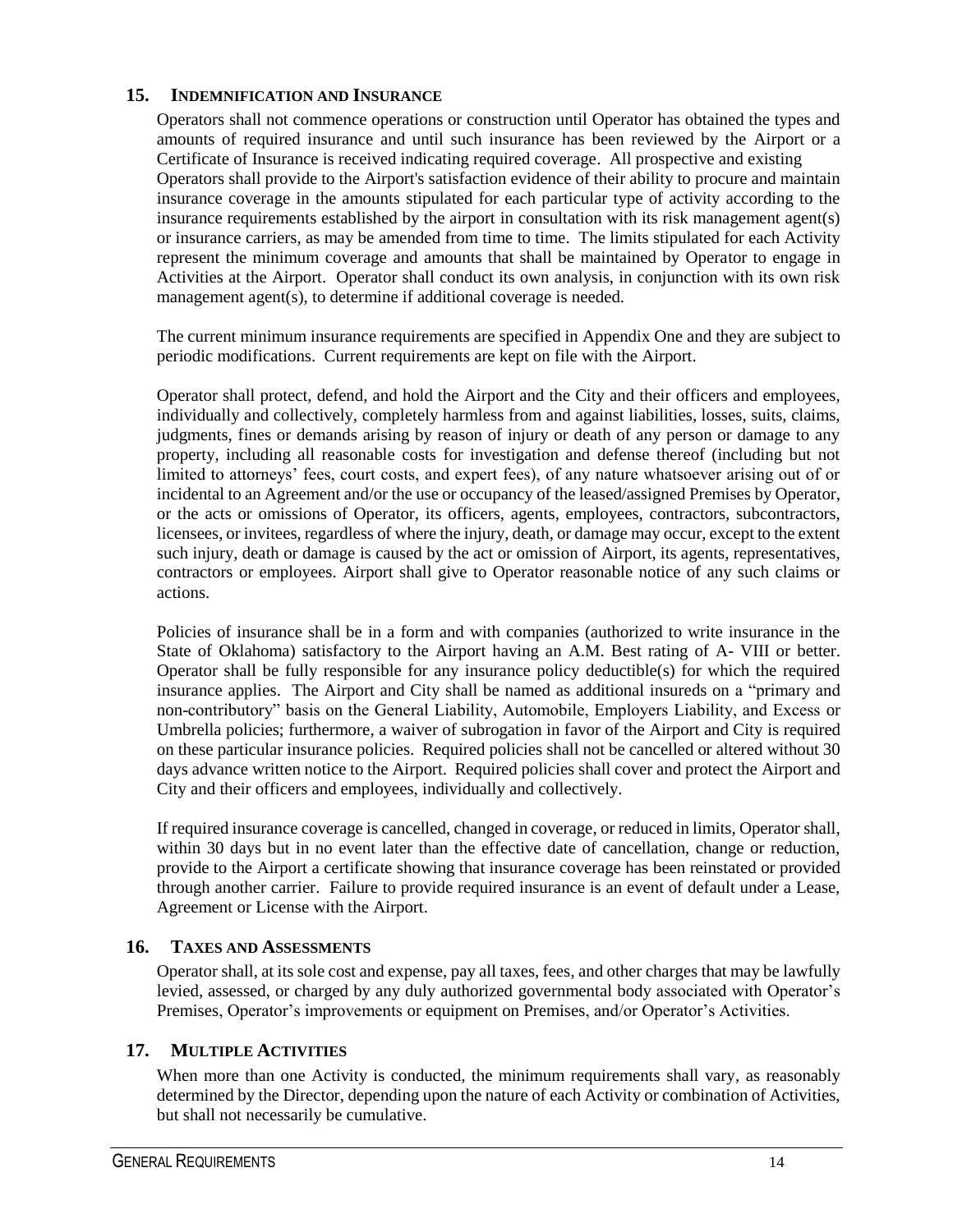#### <span id="page-17-0"></span>**18. NEW ACTIVITIES**

Aeronautical Activities may be proposed that do not fall within the categories designated herein. In any such cases, appropriate minimum standards shall be developed at such time on a case-by-case basis for such Activities and/or incorporated into the Operator's Agreement.

#### <span id="page-17-1"></span>**19. EXISTING AGREEMENTS**

It is understood that the establishment of these Minimum Standards is not retroactive and will not alter certain provisions or requirements of existing Agreements or Licenses between the Airport and existing Operators.

All entities will become subject to these standards immediately following the expiration, termination, and/or modification of any Agreement through extension, renewal, or significant amendment, addendum, or other means. Compliance with these Standards shall be required as a condition of approval to modify, extend, or renew an existing Agreement.

#### <span id="page-17-2"></span>**20. CONSTRUCTION/ALTERATIONS**

Construction of all Improvements and alterations, including but not limited to, offices, hangars, access roads, access taxiways, storm water and drainage facilities, vehicle parking areas and Aircraft Ramps/Aprons and parking areas, shall be in accordance with design and construction standards established by the Airport, and in accordance with applicable federal, state and local codes, ordinances, laws, standards, and rules and regulations. Operator shall not proceed with any construction, remodeling, demolition, or installation of infrastructure on the Premises without first submitting detailed construction plans and specifications to the Director and obtaining written approval of plans and specifications for such work from the Director.

The approval by Director of plans and specifications shall not constitute a representation or warranty that such plans and specifications comply with the requirements of any governmental agency or code, and responsibility therefore shall at all times remain with the Operator.

FAA form 7460-1, "Notice of Proposed Construction or Alteration" will be filled out by an Operator in consultation with the Airport and submitted by Airport to the FAA in order to initiate the required airspace study. An unobjectionable determination from the FAA shall be received prior to commencement of construction of any structures.

Appropriate performance and payment bonds and insurance shall be maintained during all periods of construction.

All structures placed upon the Operator's Premises shall be of permanent construction. No portable, temporary, or modular structures shall be permitted unless approved by the Director. No short-term leased structures shall be permitted, except during periods of construction on the Premises.

When improvements to the Premises are required to meet the terms of an Agreement, Operator shall commence construction within the time period specified in the Agreement. The Operator's failure to commence or complete construction within the approved timelines will be an event of default.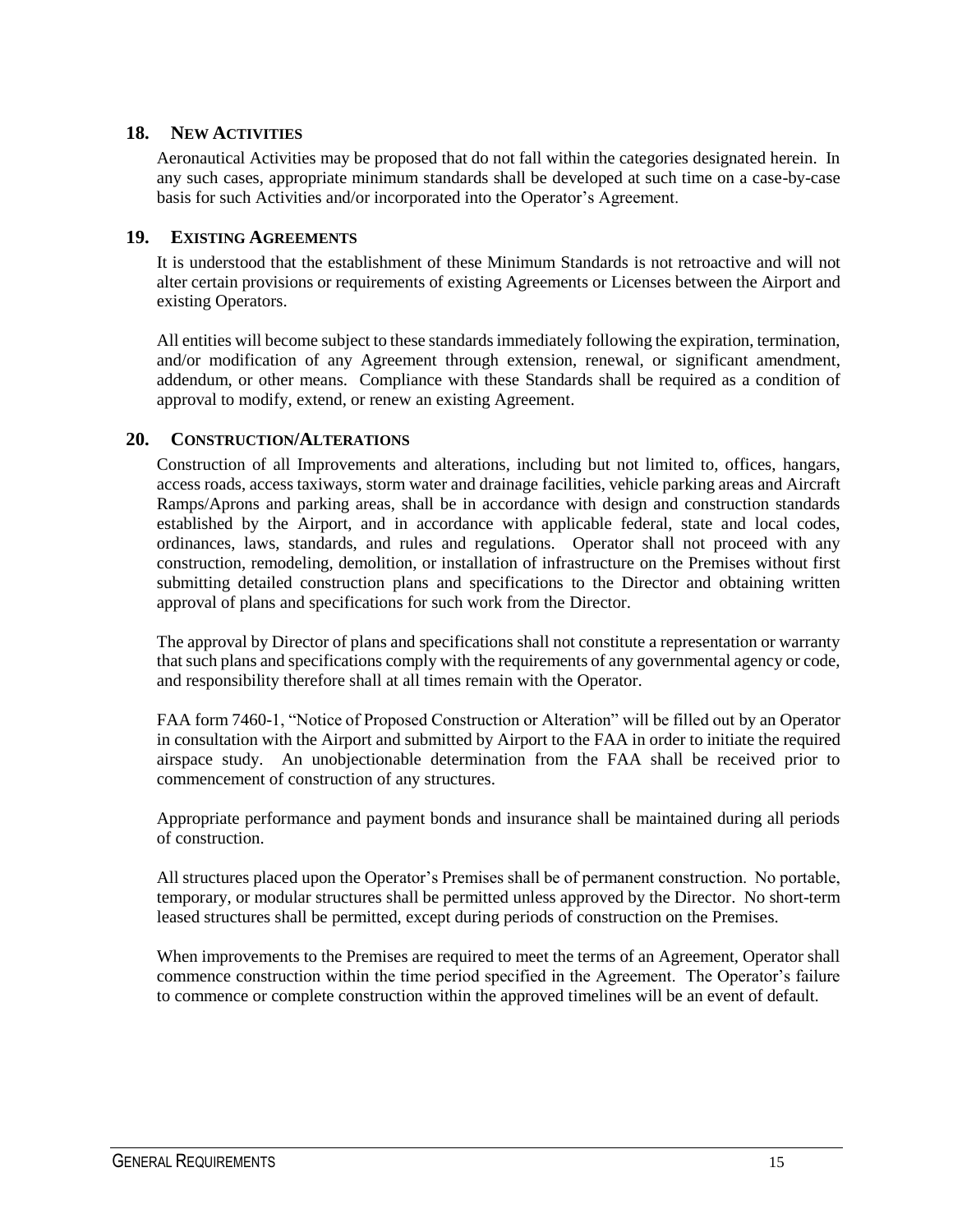#### **Aircraft Parking Ramps/Aprons and Paved Tie-Down Areas**

Aircraft Parking Ramps/Aprons and Paved Tie-Down areas constructed/maintained by the Operator shall be paved with concrete in accordance with Airport and FAA design guidelines for the largest and heaviest aircraft or other vehicle anticipated to use the ramp on a regular basis. The ramps shall be adequately sized to accommodate the movement, staging, and parking of Aircraft expected to use the area without interfering with the movement of Aircraft in and out of other facilities and Aircraft operating in common taxi lanes or taxiways.

#### **Hangar Ramps**

Ramps associated with hangars shall be sufficient, in size, to accommodate the movement of Aircraft into and out of the hangar, staging, and parking of customer and/or Operator Aircraft without interfering with the movement of Aircraft moving in and out of other facilities and/or Aircraft operating in taxi lanes or taxiways. Hangar ramps shall generally be no smaller than 1.5 times the square footage of the hangar bay, unless specified otherwise in a specific standard.

#### **Automobile Parking**

Paved Automobile Parking shall be in an amount to either comply with city codes, or sufficient to accommodate all of the Operator's and its tenant's customers, employees, visitors, vendors, and suppliers on a daily basis, whichever is greater. Unless otherwise made available by the Airport, paved automobile parking shall be entirely on Operator's Premises and located in close proximity to the Operator's main facility. On-street vehicle parking is not allowed. Parking lots shall be paved with curb and gutter and proper drainage. All driveways, and access points for fuel delivery trucks, shall be paved with concrete.

#### **Storm Water and Drainage**

Leaseholds shall be sufficiently sized to include all required improvements on-site, including any on-premises water quality or drainage facilities necessary to comply with applicable regulations and the Airport Storm Water Pollution Prevention Plan (SWPPP). All storm water detention facilities shall be constructed and maintained at Operator's expense. Drainage and detention facilities shall be designed in accordance with Airport and FAA guidelines, and shall not create a wildlife attractant. However, upon approval of the Airport, on-premises detention facilities may not be required if the leasehold is in an area of the Airport which already has sufficient storm water drainage facilities and capacity and the tenant is permitted to utilize the master drainage system. Operator may be required to participate in the pro-rata sharing of costs to construct and provide centralized drainage facilities. Operators shall be required to follow Best Management Practices for storm water treatment in accordance with Airport and City policies.

#### **Utilities**

Operators shall generally be responsible for providing all necessary utility services to their Premises, at their own cost and expense. However, the Airport may choose to install certain utilities, and in such an event, the Operator may be required to participate in the pro-rata sharing of costs to construct and provide such utilities.

#### **Landscaping**

Operators shall install and maintain, at their own expense, approved landscaping on its Premises in accordance with the Airport's design guidelines and Standard Operating Procedures. Landscaping shall not create a wildlife attractant.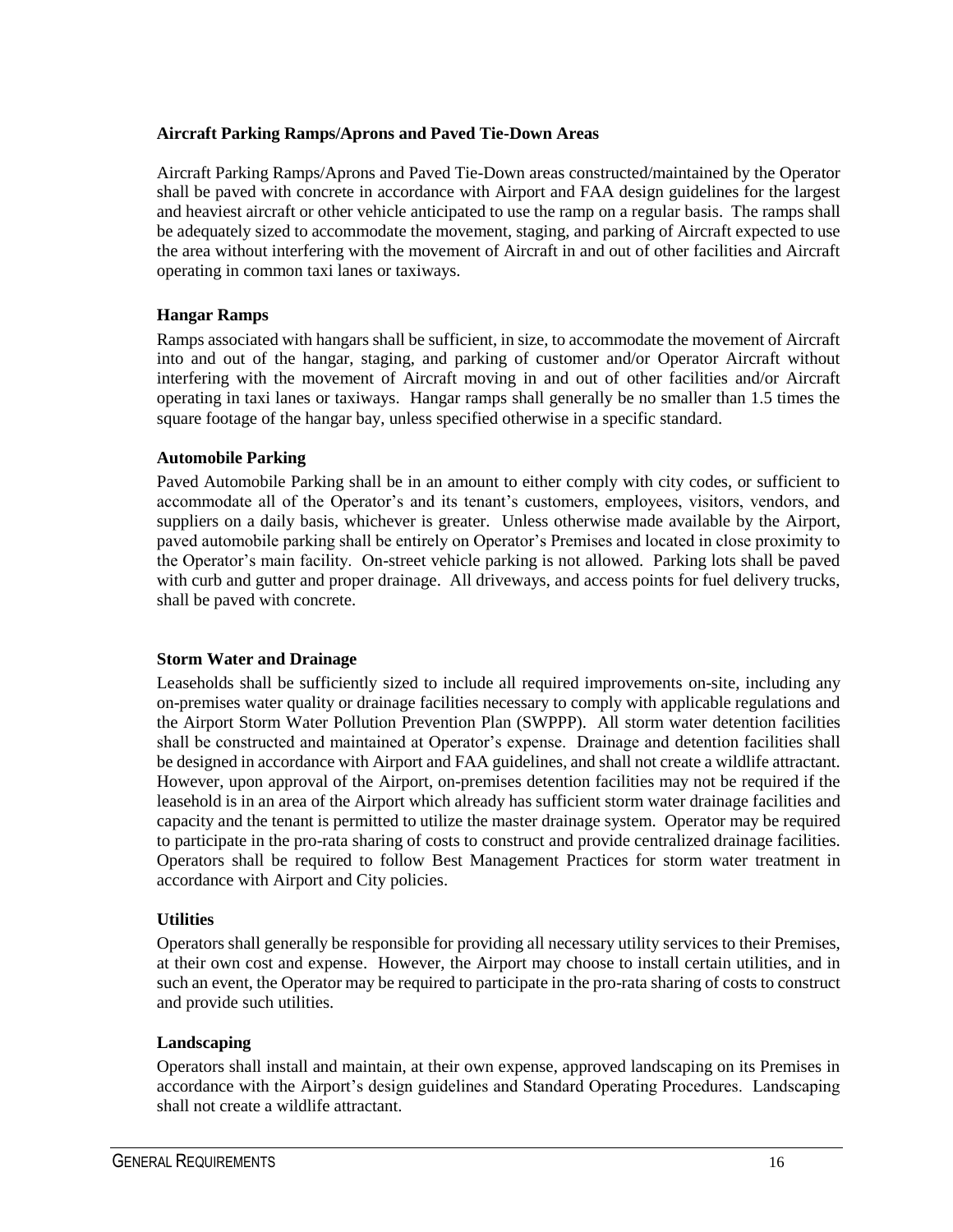#### **Special Assessments**

Operators may be required to participate in pro-rata sharing of costs through special assessments when common use infrastructure (e.g., utilities, roadways, taxiways, drainage systems, etc.) must be developed and installed by the Airport to serve Operator's needs.

#### <span id="page-19-0"></span>**21. SUBLEASE ACTIVITY**

All Sublease Agreements require the prior written approval of the Airport, except for Subleases for aircraft storage space and offices normally leased out by FBOs and Commercial Hangar Operators. All commercial activities proposed to be conducted on an Operator's Premises by a sub lessee shall receive the prior written approval of Airport.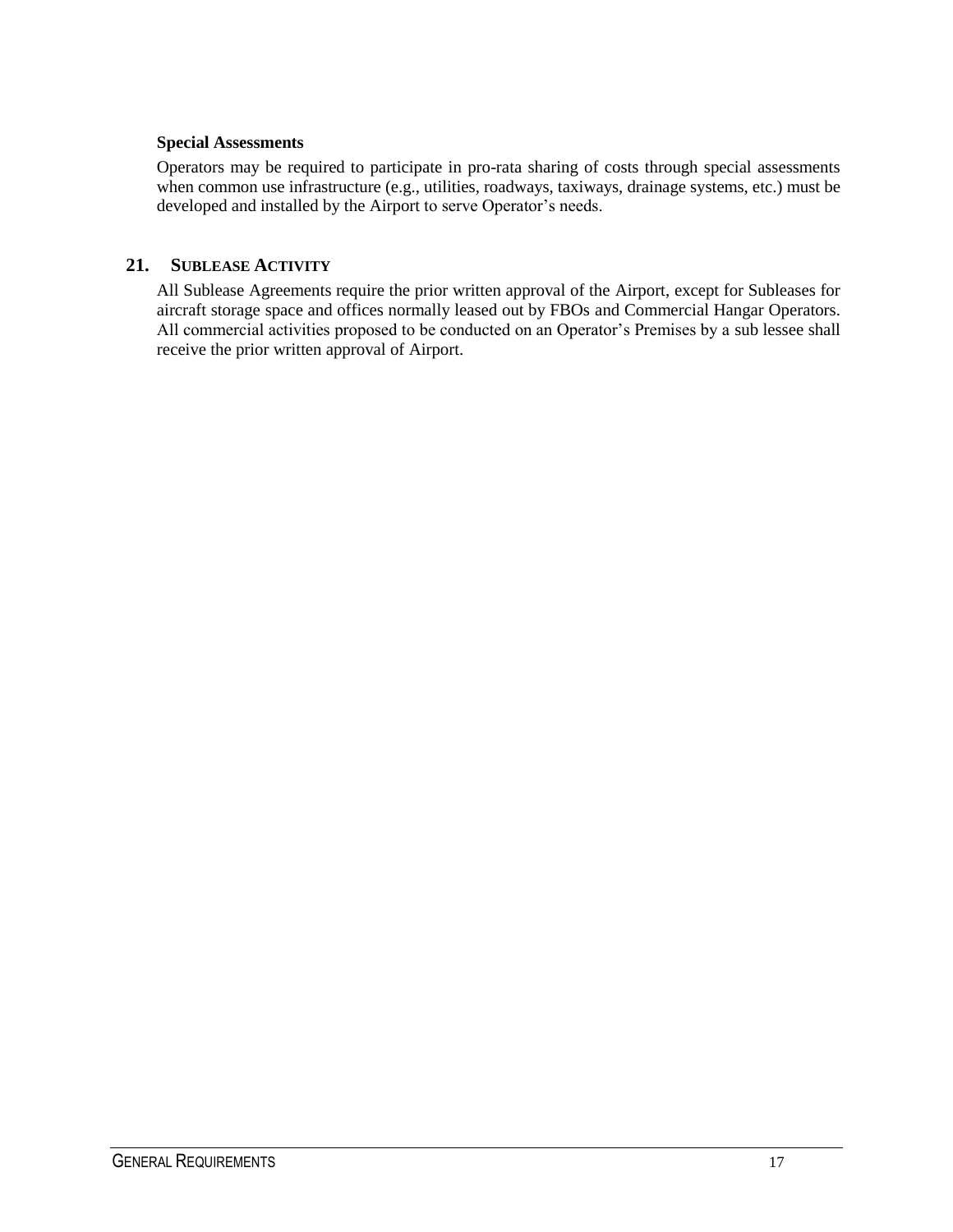# <span id="page-20-0"></span>**SECTION FOUR – FIXED BASE OPERATOR**

#### <span id="page-20-1"></span>**1. GENERAL REQUIREMENTS**

In addition to the General Requirements set forth in Section Three, each Fixed Base Operator at the Airport shall comply with the Minimum Standards set forth in this Section Four.

An FBO may Subcontract Major Aircraft Airframe and Powerplant Maintenance to a qualified SASO (i.e., a SASO can fulfill this mandatory requirement of an FBO) provided that the Subcontract and/or Sublease Agreement are approved in writing in advance by the Airport and the subcontractor obtains a License from the Airport to conduct such business. SASOs must meet all applicable requirements for the subcontracted operation. The FBO shall remain primarily responsible for any services performed by a subcontractor and the compliance by such subcontractor with these Minimum Standards.

In addition to the required services listed above, an FBO may also engage in any additional SASO (Specialized Aeronautical Services Operator) activity outlined in these Standards that it may wish to offer, so long as the Airport approves in advance the addition of those services or activities. An FBO may also provide other commercial operations not identified in these Standards that are complementary and/or supportive of aviation activities provided such additional services are approved in writing by the Airport.

SASOs can sublease space from an FBO in order to meet Minimum Standards for the SASO activity as long as the FBO meets the Premises requirement for both the FBO and the SASO activity, and prior Airport approval is obtained in writing.

#### <span id="page-20-2"></span>**2. PREMISES & FACILITIES**

In addition to the minimum premise and facility requirements outlined in Section 3 herein, the FBO shall provide adequate space for the following uses:

- pilot lounge and/or rest area
- flight planning area with necessary equipment

If the FBO engages in additional Commercial Activities (beyond those required in this section), the FBO shall comply with the space requirements stipulated for each additional activity; however, the requirements shall not necessarily be cumulative.

#### <span id="page-20-3"></span>**3. FUELING EQUIPMENT**

An FBO shall be required to comply with and/or provide the following:

Fuel-dispensing equipment, meeting all applicable Regulatory Measures for each type of fuel dispensed.

Adequate bonding wires, continuously inspected and maintained, on all fueling equipment.

Spill kits for mobile fuel storage tanks.

An adequate supply of properly located fire extinguishers and/or equipment as required by applicable fire codes.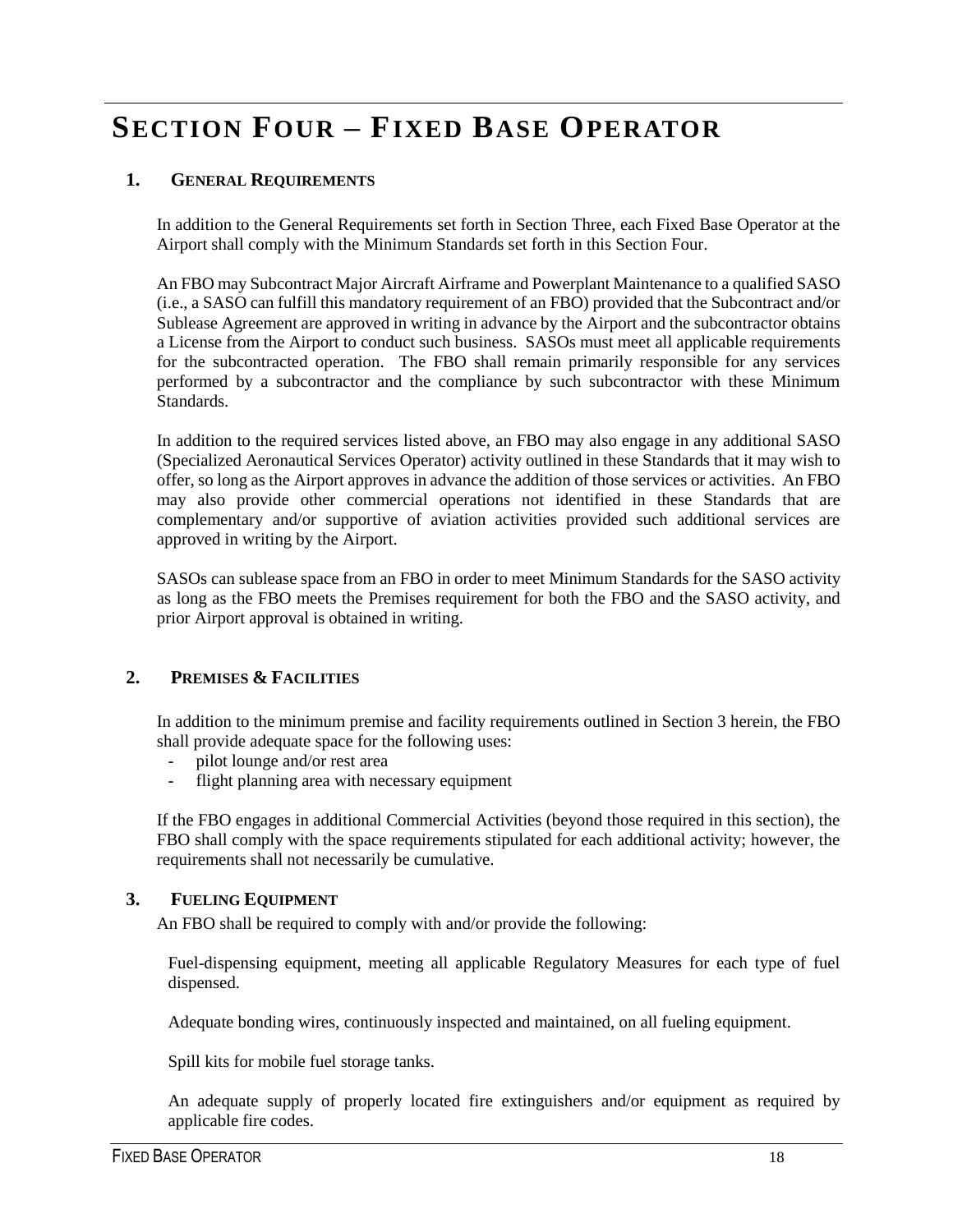FBOs are required to provide both Jet A and 100LL AvGas, and if military or government aircraft servicing is anticipated by the Operator, the FBO shall also provide the appropriate grade of military fuel. Provision for sale of future aviation fuel/energy alternatives and grades will be evaluated by the FBO and airport staff.

#### **Mobile Refueler Size/Quantity:**

- At least one (1) AvGas 100LL refueler with a 750 gallon minimum capacity
- $\bullet$  At least two (2) Jet-A refuelers with a 2,000 gallon minimum capacity

Mobile refueling vehicles (refuelers) shall be designed and built for the purpose of fueling Aircraft, self-propelled, be properly marked/labeled with type of fuel being carried, equipped with a metering device, and have separate dispensing pumps for each grade of fuel. Jet A refuelers shall have the capability to provide "over-the-wing", "single point", and "bottom-loading" capability).

Proper storage and staging of refuelers shall be in accordance with all applicable Regulatory Measures.

#### **Backup Equipment:**

An FBO having only one (1) refueler shall be required to have immediate access to the use and operation of a temporary replacement refueler should the primary vehicle used to meet these Minimum Standards become inoperative and/or unable to dispense fuel. Such access shall be conveyed through written agreement clearly stating the terms and conditions under which refueler shall be made available to FBO. Copies of such agreement shall be made available to the Director upon request.

#### **Use of Equipment**

With respect to the use and operation of the equipment described herein, FBO shall be liable for any leaks, spills and/or other damage that may result from the handling, storage, or dispensing of fuel.

#### <span id="page-21-0"></span>**4. OTHER EQUIPMENT**

In regards to Aircraft line service activities, FBO shall provide and maintain adequate Equipment or availability of contract services for:

- Tie-down facilities, including rope, chains and other types of restraining devices (e.g. wheel chocks);
- Adequate loading, unloading and towing equipment (tugs and tow bars) to safely and efficiently move Aircraft as necessary;
- Repairing and inflating Aircraft tires and servicing struts;
- Changing oil;
- Cleaning Aircraft windows;
- Recharging or energizing discharged Aircraft batteries;
- Oxygen, nitrogen, and compressed air;
- Lavatory servicing;
- Ground power and air conditioning/heating;
- Aircraft deicing;
- Engine pre-heating
- Cleaning and deodorizing the interior of the Aircraft;
- Contacting service personnel;
- Tools and jacks for removal of disabled Aircraft from the Airfield;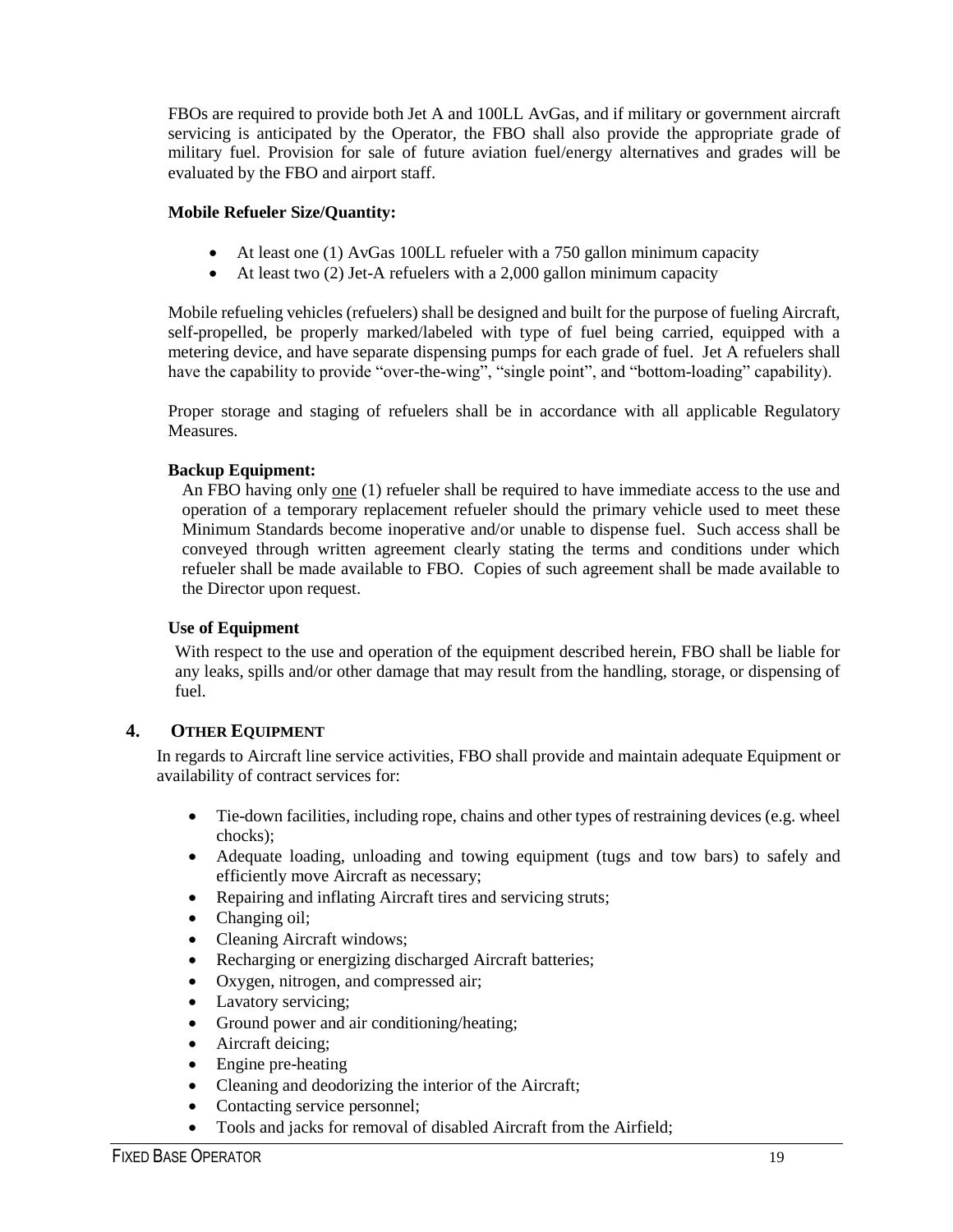• Crew/courtesy vehicles.

The quantity of such equipment shall be based upon that required to support the Aircraft normally frequenting the FBO's Premises to include backup/replacement equipment. FBO's not able to provide the above service directly shall make available contact information for a contractor able to provide this service.

#### <span id="page-22-0"></span>**5. HOURS OF ACTIVITY**

Aircraft fueling, line services, and passenger, crew, and support amenities shall be continuously offered and available to meet the reasonable demands of the public for this Activity seven (7) days a week (including holidays), 7:00am-10:00pm. The FBO must always ensure personnel and services are available after- hours as-needed and on-call, with a response time not to exceed one (1) hour.

Aircraft Maintenance and Aircraft recovery/removal services shall be continuously offered and available to meet reasonable demand of the public for this Activity no less than five (5) days a week, eight (8) hours a day. Aircraft Maintenance and Aircraft recovery/removal services and personnel shall be available after-hours, on-call, with a response time not to exceed two (2) hours.

The Airport reserves the right to require that facilities be open and staffed during other times based upon the public benefit and/or need.

#### <span id="page-22-1"></span>**6. AIRCRAFT AIRFRAME AND POWERPLANT MAINTENANCE**

The FBO shall be certified as an FAA Repair Station under FAR Part 145, with at least one aircraft within the below categories on the Repair Station Certificate:

- FBO shall be able to provide Major Aircraft Maintenance service (as defined in FAR Part 43) on airframes, powerplants, and associated systems to aircraft up to Group II turboprop and turbojet Aircraft normally using the Airport.
- FBO shall be able to provide Aircraft Line Maintenance service for aircraft up to Group III turbojet Aircraft not exceeding 100,000 pounds maximum takeoff weight.

An FBO is permitted to subcontract the required Aircraft Maintenance service through a Subcontract and Sublease of its facilities to a qualified SASO with prior written Airport approval.

#### <span id="page-22-2"></span>**7. AIRCRAFT RECOVERY/REMOVAL**

In order to maintain the operational readiness of the Airport, upon request from the Airport, the FBO shall respond to the Airport and promptly begin the steps necessary to remove disabled Aircraft (up to the largest Aircraft based or routinely serviced at the FBO) from the Airfield during the hours identified under item 7, Hours of Activity, of this Section Four. This service may be contracted out based upon size of aircraft and availability of equipment needed for removal.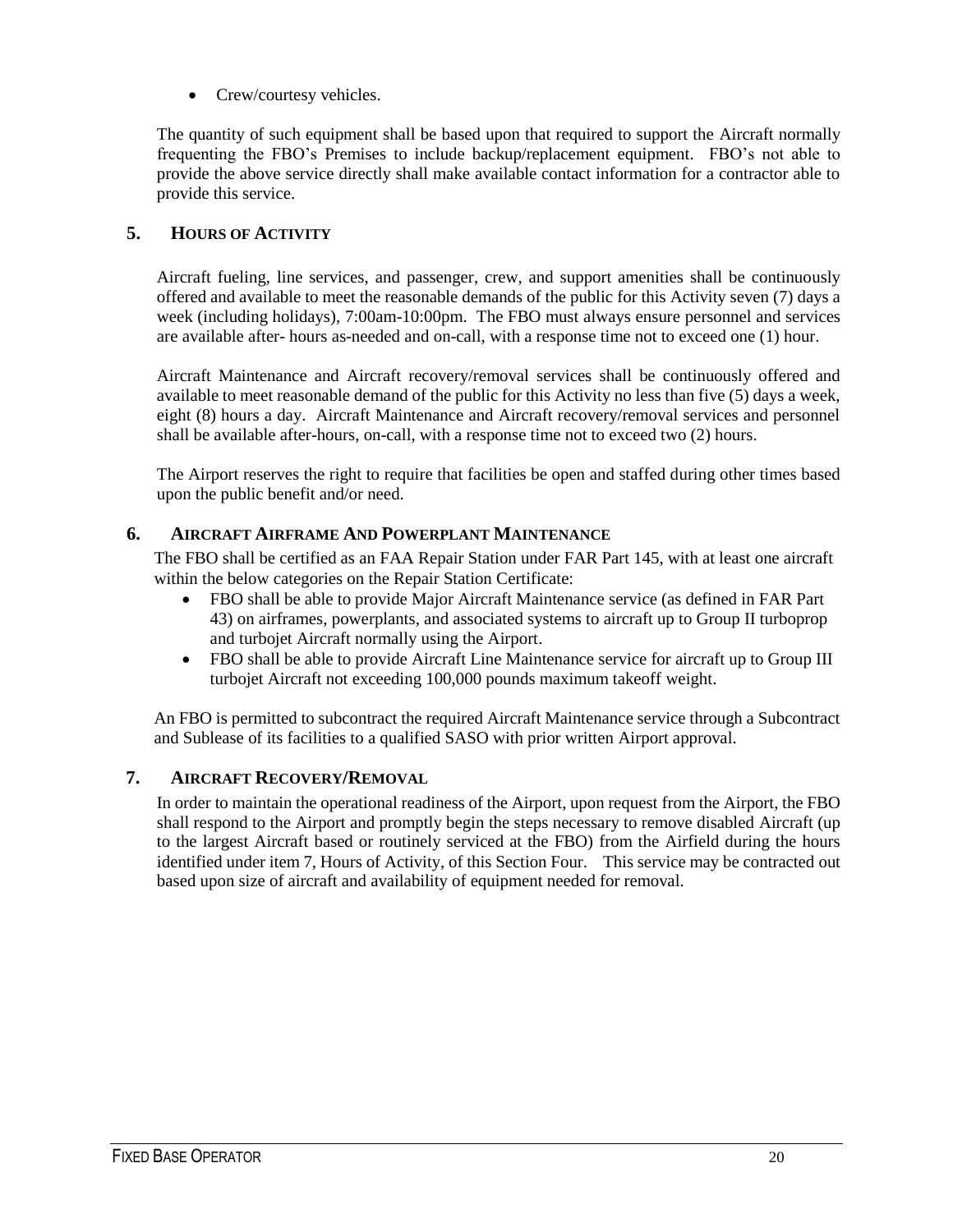# <span id="page-23-0"></span>**SECTION FIVE- SPECIALIZED AVIATION SERVICE OPERATORS (SASO)**

#### <span id="page-23-1"></span>**1. FUEL**

A SASO is not permitted to store fuel or dispense fuel on its Premises.

A SASO is not permitted to provide, sell, or dispense aviation fuel to (or barter, trade, or exchange aviation fuel with) the public and/or any other Entity.

#### <span id="page-23-2"></span>**2. OTHER**

An FBO may Subcontract Aircraft Airframe and Powerplant Maintenance services to a qualified SASO (i.e., a SASO can fulfill that mandatory requirement of an FBO). SASOs must meet all applicable requirements for the subcontracted operation. The FBO shall remain primarily responsible for any services performed by a subcontractor and the compliance by such subcontractor with these Minimum Standards. SASOs can sublease space from an FBO in order to meet its Minimum Standards as long as the FBO meets the Premises requirement for both the FBO and SASO activity, and prior Airport approval is obtained in writing.

#### <span id="page-23-3"></span>**3. SUBLEASING**

A SASO shall not sublease space to other Operators, nor shall it permit any Commercial Activities to be conducted on its Premises other than those specifically authorized in the Agreement with the Airport.

#### <span id="page-23-4"></span>**4. TEMPORARY SASO OPERATORS**

On occasion, an Aircraft Operator may have need for specialized assistance with the maintenance of its Aircraft. When such assistance is not available at the Airport from an existing FBO or SASO, the Airport may allow an Aircraft Operator to solicit and utilize the services of a qualified Entity from off the Airport to provide those services.

If an Aircraft Operator needs such services, the Airport may issue a temporary, 30-day License to such an off-Airport Entity to engage in specialized services on the Airport. The License may be renewed if necessary until repairs are completed. Such License shall require evidence of proper insurance coverage, evidence of proper licenses and certificates, processing of TSA security clearances, etc.

#### <span id="page-23-5"></span>**5. MULTIPLE SERVICES**

If a SASO desires to operate a combination of any two (2) or more Aeronautical Activities, it shall not be required to duplicate the requirements of the individual activities if the SASO's facilities are sufficient to safely meet both requirements. The Operator shall provide evidence of insurance coverage equal to the highest of the minimums set forth for the individual categories, but is not required to duplicate coverage.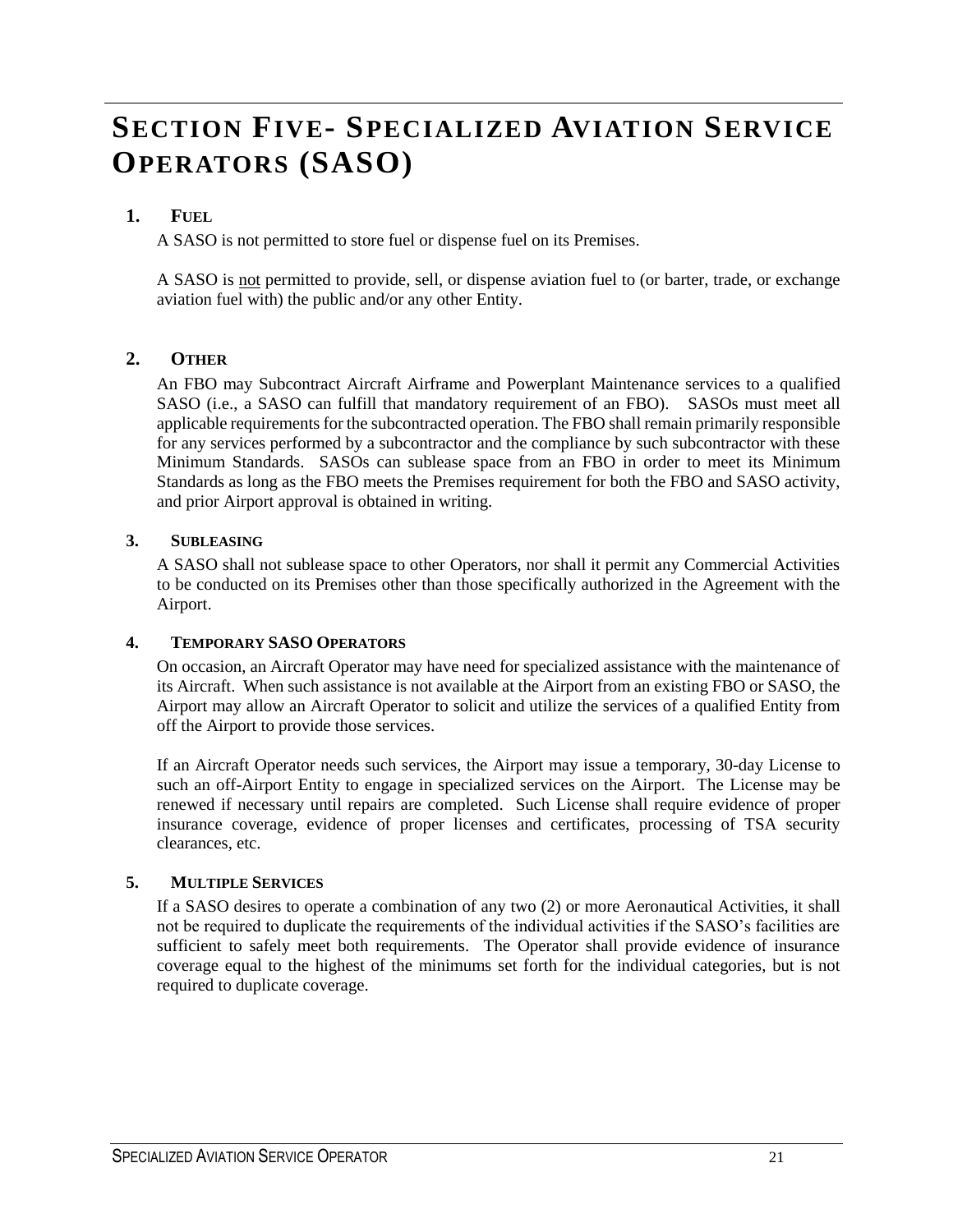#### <span id="page-24-0"></span>**AIRCRAFT CHARTER AND AIR TAXI OPERATOR (SASO)**

#### <span id="page-24-1"></span>**1. DEFINITION**

An Aircraft Charter and Air Taxi Operator is a Commercial Operator engaged in on-demand common carriage of persons or property (as defined in 14 CFR Part 135), or operates in private carriage under 14 CFR Part 125 with its own fleet of Aircraft. Aircraft Charter and Air Taxi Operators providing non-scheduled service to and from the Airport, but not based at the Airport, are exempt from these Minimum Standards. In addition to the General Requirements set forth in Section Three, each Aircraft Charter and Air Taxi Operator at the Airport shall comply with the following Minimum Standards set forth in this Section Five.

#### <span id="page-24-2"></span>**COMMERCIAL HANGAR OPERATOR (SASO)**

#### <span id="page-24-3"></span>**1. DEFINITION**

A Commercial Hangar Operator (CHO) is a Commercial Operator that develops hangar facilities for the sole purpose of furnishing to the public Aircraft storage hangar facilities on a long-term sublease basis (i.e., one year or longer). No hangar sales or condominium ownership is permitted. A CHO may build bay-style community hangars, individual hangars, Box hangars, T-Hangars, or any combination or type as approved by the Airport. In addition to the General Requirements set forth in Section Three, each Commercial Hangar Operator at the Airport shall comply with the following Minimum Standards set forth in this Section Five.

#### <span id="page-24-4"></span>**2. SPECIFIC CONDITIONS FOR USE**

- No transient, guest, or overnight Aircraft storage is permitted. Only long-term leasing (one year or longer) of hangars is allowed without prior approval from the Airport Director.
- Commercial Activities or services (such as flight schools, aircraft charter or air taxi, aircraft maintenance, aircraft sales, or any other SASO Activity where the general public could be invited into the Premises) may be permitted if the proposed Commercial Activity will meet all requirements (including minimum space) of these Minimum Standards, appropriate space is available, proper parking is constructed, and security/access controls are established.
- If Aircraft maintenance takes place on the Premises, painting, welding, and any type of hazardous materials storage or operation shall not be permitted unless the facilities are constructed in accordance with applicable codes and Regulatory Measures.
- Storage of non-Aircraft items (e.g., boats or other watercraft, snowmobiles, recreational vehicles, household goods, office equipment, etc.) is not permitted.
- A Non-Commercial Private Hangar Operator, or an Entity which operates Aircraft for its private and non-revenue-producing purposes, shall not be permitted to be a Commercial Hangar Operator.
- Any sub-subleases of hangar spaces require the prior written approval of the Director.
- Operator shall maintain at all times a current list of tenants, and shall provide it to Director upon request.
- Facilities shall be available to customers seven days a week (including holidays), 24 hours a day.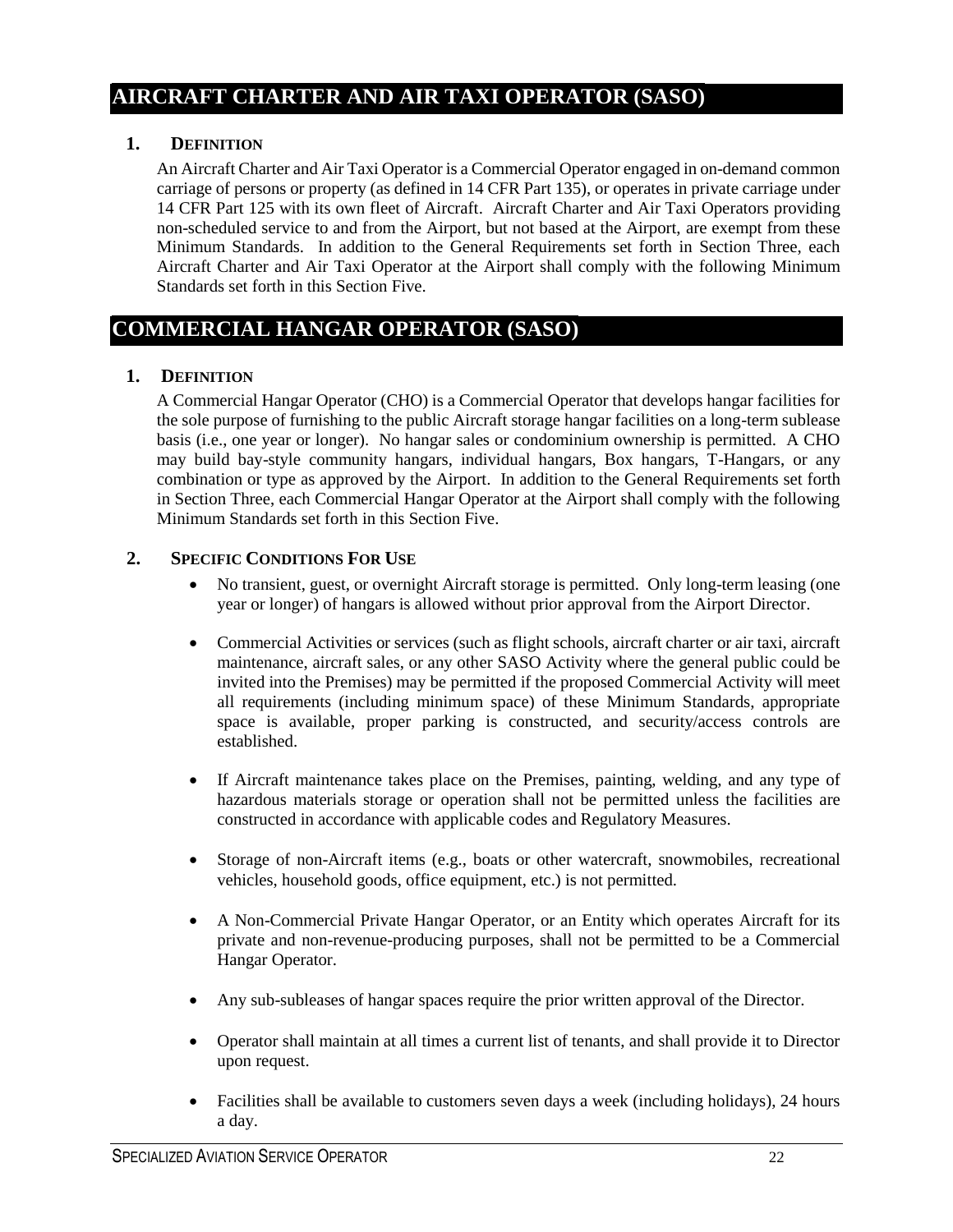#### <span id="page-25-0"></span>**AIRCRAFT MAINTENANCE OPERATOR (SASO)**

#### <span id="page-25-1"></span>**1. DEFINITION**

An Aircraft Maintenance Operator is a Commercial Operator engaged in providing Aircraft Airframe and Powerplant Repair and Maintenance to the public, and includes the sale of Aircraft parts and accessories. In addition to the General Requirements set forth in Section Three, each Aircraft Maintenance Operator at the Airport shall comply with the following minimum standards set forth in this Section Five.

#### <span id="page-25-2"></span>**2. AIRCRAFT PAINTING**

For paint, varnish or lacquer spraying and removal operations, the arrangement, construction, ventilation, and protection of spraying booths, and the storage and disposal of materials, shall be in accordance with federal, state and locally recognized fire prevention and environmental standards.

### <span id="page-25-3"></span>**AVIONICS, INSTRUMENT, ACCESSORY AND/OR PROPELLER MAINTENANCE OPERATOR (SASO)**

#### <span id="page-25-4"></span>**1. DEFINITION**

An Avionics, Instrument, Accessory and/or Propeller Maintenance Operator is a Commercial Operator engaged in the business of maintenance, alteration, or sale of one or more of the items described in 14 CFR Part 43, Appendix A (e.g., Aircraft radios, electrical systems, instruments, or propellers). In addition to the General Requirements set forth in Section Three, each Avionics or Instrument Maintenance Operator at the Airport shall comply with the following minimum standards set forth in this Section Five.

#### <span id="page-25-5"></span>**AIRCRAFT RENTAL AND/OR FLIGHT TRAINING OPERATOR (SASO)**

#### <span id="page-25-6"></span>**1. DEFINITION**

An Aircraft Rental Operator is a Commercial Operator engaged in the rental of Aircraft to the public to include any necessary competency checks, check rides and/or transition training associated with Aircraft Rental Activities. In addition to the General Requirements set forth in Section Three, each Aircraft Rental Operator at the Airport shall comply with the following Minimum Standards set forth in this Section Five.

A Flight Training Operator is a Commercial Operator engaged in providing flight instruction to the public including flight training using fixed and/or rotary wing Aircraft and providing such related ground school instruction as is necessary preparatory to taking a written examination and flight check ride for the category or categories of pilot certificate(s) and rating(s) involved. In addition to private pilot and commercial pilot license and instrument rating training, Operator provides recurrent training (e.g. biennial flight review, instrument competency check, etc.).

#### <span id="page-25-7"></span>**2. INDEPENDENT FLIGHT INSTRUCTORS**

A person holding a current FAA flight instructor's certificate, who gives flight instruction to an owner of an Aircraft in the owner's Aircraft, shall not be deemed a Commercial Activity and is exempt from these Minimum Standards.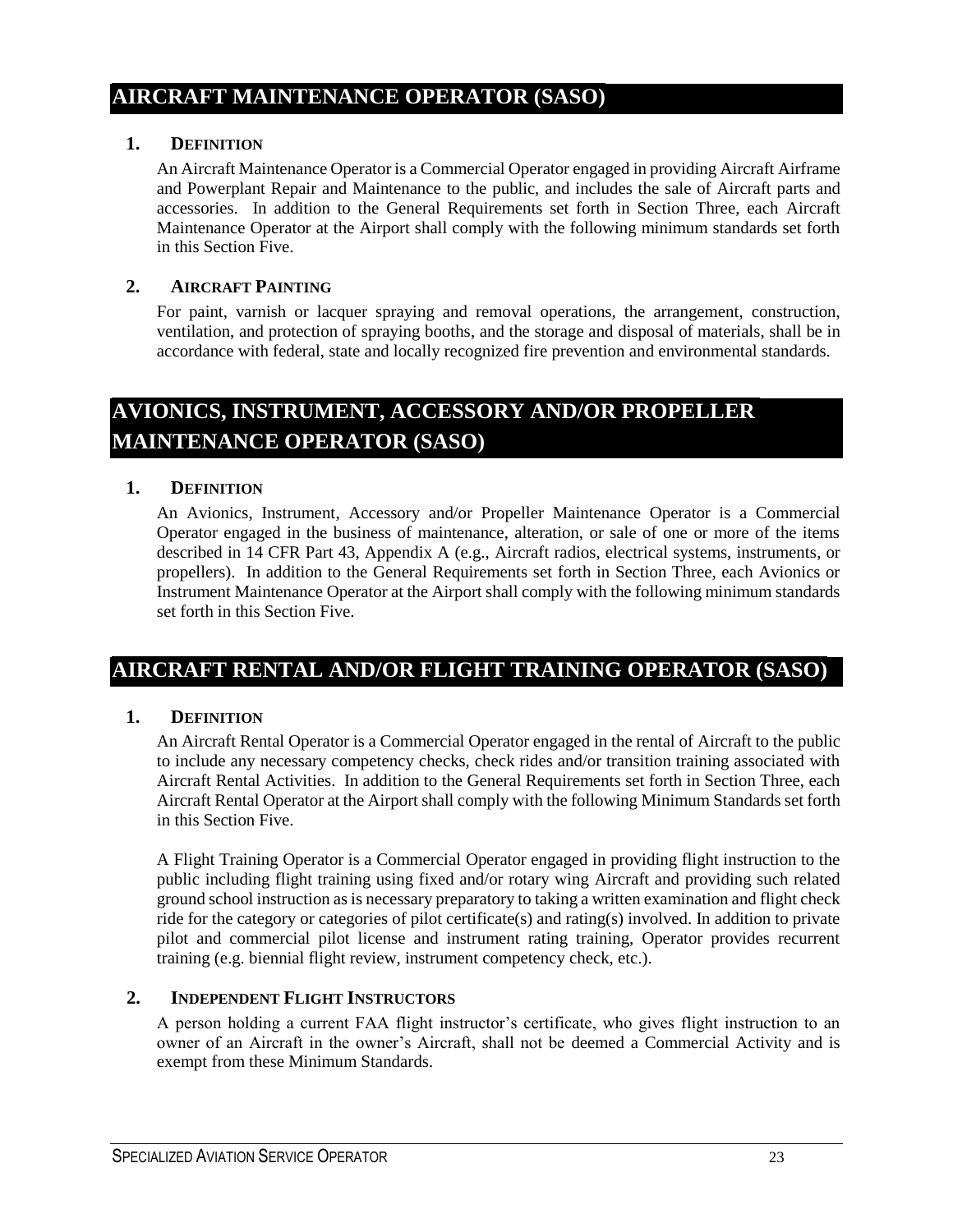Ground school briefing/debriefing may be provided off-Airport or on the Airport in space subleased from, or authorized by, an FBO, but such instruction shall not be conducted in public areas of the Airport.

#### <span id="page-26-0"></span>**AIRCRAFT SALES OPERATOR (SASO)**

#### <span id="page-26-1"></span>**1. DEFINITION**

An Aircraft Sales Operator is a Commercial Operator engaged in the sale of new and/or used Aircraft. In addition to the General Requirements set forth in Section Three, each Aircraft Sales Operator at the Airport shall comply with the following Minimum Standards set forth in this Section Five.

New Aircraft Sales: Operator may engage in the sale of new Aircraft through franchises or licensed dealerships (if required by local, county or state Airport) or distributorship (either on a retail or wholesale basis) of an Aircraft manufacturer; and provide such repair, services, and parts as necessary to meet any guarantee or warranty of Aircraft sold.

Used Aircraft Sales: Operator may engage in the purchase and/or sale of used Aircraft accomplished through various methods including Aircraft brokering, assisting a customer in the purchase or sale of an Aircraft, or purchasing used Aircraft and marketing them to potential purchasers.

Operator shall provide, either directly or by subcontracted agreement, necessary and satisfactory arrangements for repair and servicing of Aircraft, for the duration of any sales guarantee or warranty period. Operator shall have a representative example of the product available for demonstration.

#### <span id="page-26-2"></span>**2. PREMISES**

In addition to the above listed Facilities and Parking requirements, Operator shall have adequate facilities to meet its customer demand with sufficient space for:

- Aircraft ramp to accommodate its inventory of Aircraft
- Hangar, shop and parts storage space if providing warranty maintenance and service

#### <span id="page-26-3"></span>**AIRCRAFT MANAGEMENT OPERATOR (SASO)**

#### <span id="page-26-4"></span>**1. DEFINITION**

An Aircraft Management Operator is a Commercial Operator engaged in the business of providing Aircraft management services to the public for Aircraft not owned by the Operator including, but not limited to, flight scheduling and dispatching, provision of flight crew (pilot) services, and/or coordinating Aircraft fueling, line services, ground handling, maintenance, and storage.

#### <span id="page-26-5"></span>**SPECIALIZED COMMERCIAL AERONAUTICAL OPERATOR (SASO)**

#### <span id="page-26-6"></span>**1. DEFINITION**

A Specialized Commercial Aeronautical Operator is a Commercial Operator (SASO) engaged in providing: (1) limited Aircraft services and support, (2) miscellaneous commercial services and support, or (3) limited air transportation services for hire. In addition to the General Requirements set forth in Section Three, each Specialized Commercial Aeronautical Operator at the Airport shall comply with the minimum standards set forth in this Section Five.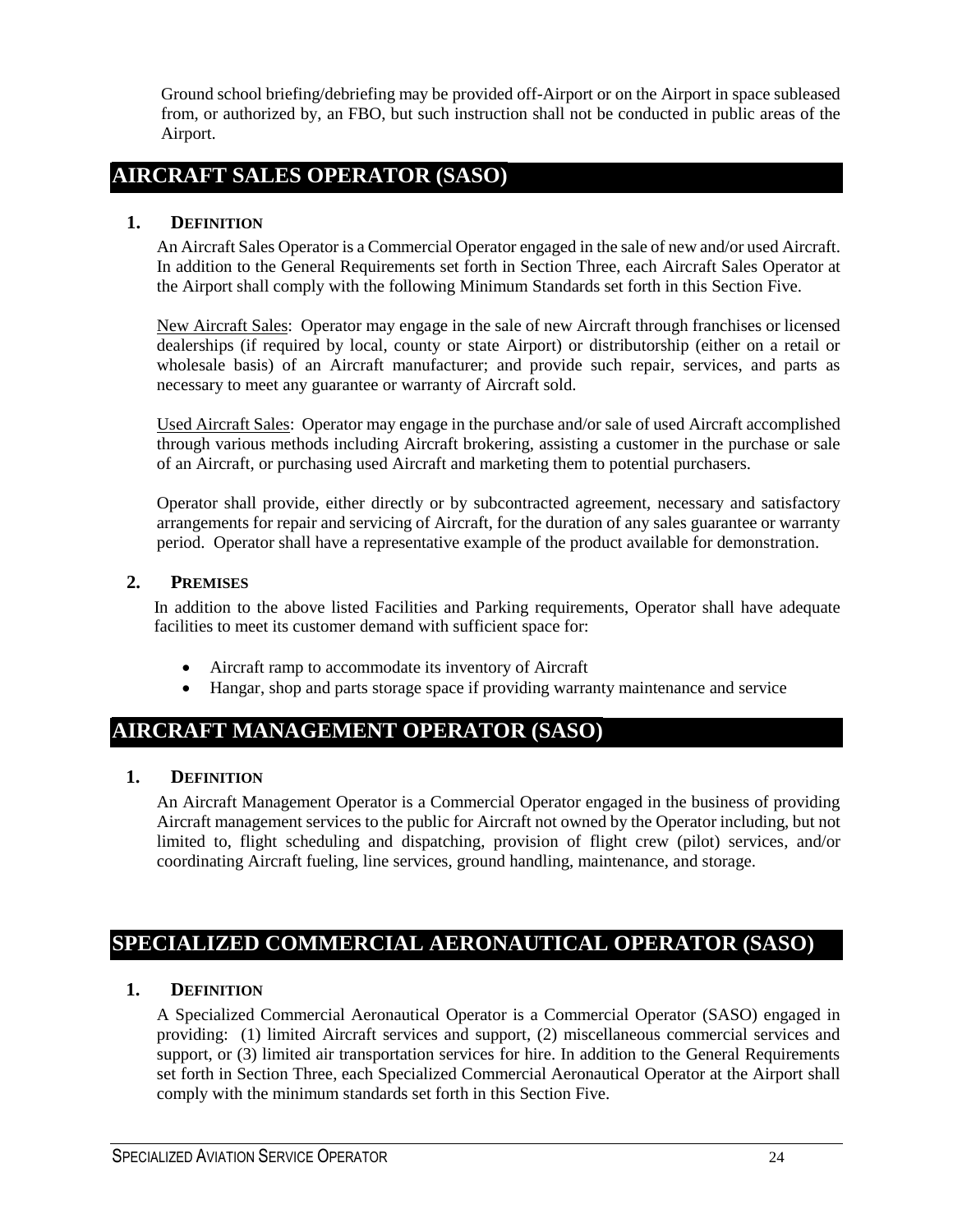#### <span id="page-27-0"></span>**2. SCOPE OF ACTIVITIES**

Activities may include, but are not limited to:

- a. Sightseeing flights that begin and end at SWO; or
- b. Crop-dusting, seeding, spraying; or
- c. Banner towing and/or aerial advertising; or
- d. Aerial photography and/or survey; or
- e. Power line and/or pipeline patrol; or
- f. Aerial firefighting; or
- g. Aircraft cleaning and detailing; or
- h. Air ambulance; or
- i. Aircraft painting, upholstery, or interior shops; or
- j. Flight simulator training or ground schools; or
- k. Aircraft restoration or refurbishment shops; or
- l. Any other operations specifically excluded from 14 CFR Part 135.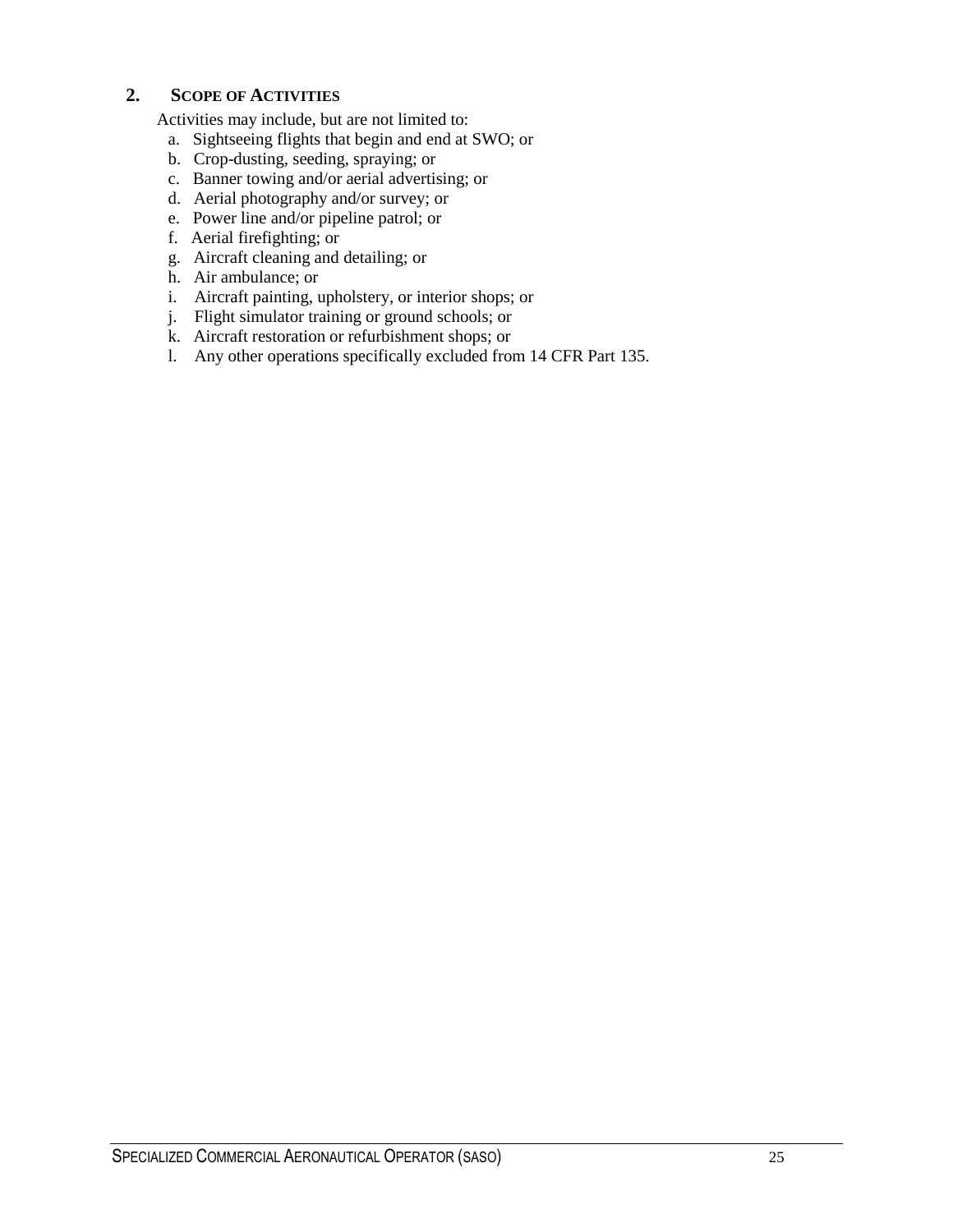# <span id="page-28-0"></span>**SECTION SIX – APPLICATION FOR AGREEMENT**

#### <span id="page-28-1"></span>**AERONAUTICAL ACTIVITY APPLICATION**

Any Entity desiring to engage in a Commercial Aeronautical Activity shall submit a written application to the Director. Existing tenants or Operators on the Airport may submit a modified form of Application, as determined by the Director, depending on the nature of the proposed project or Service.

#### <span id="page-28-2"></span>**APPLICATION**

The prospective Operator shall submit all of the information requested on the Application/Proposal Requirements checklist below and thereafter shall submit any additional information that may be required or requested by the Director in order to properly evaluate the application and facilitate an analysis of the prospective operation including, but not limited to, verifiable history of experience, financial statements, references, etc.

No application will be deemed complete that does not provide the Director with the information necessary to allow for a meaningful assessment of the Applicant's prospective operation and capabilities, and determine whether or not the prospective operation will comply with all applicable Regulatory Measures and be compatible with the Airport's Master Plan or Airport Layout Plan.

#### <span id="page-28-3"></span>**AP P L I C AT I O N / P R O P O S A L RE Q U I R E M E N T S**

An application submitted to the Airport shall include the following information in written form (as applicable and appropriate to the type of activity proposed):

- 1. The proposed nature of the business. Provide a detailed description of the intended nature of the business operation and list of services which would be conducted out of all Airport-based facilities. A copy of the business plan and marketing plan should be included. Include the means and methods it will employ to provide high-quality service to Airport users, and to increase business activity at the Airport System. The business plan should include a market analysis of the current business activity at the Airport that is targeted by the proposal.
- 2. The legal name of Applicant, and its business name (if different) plus address, fax, e-mail, telephone number, of Applicant and its principal contact:
	- If the Applicant is a corporation, include all contact information for the registered agent and the key management of the corporation. List the date of incorporation, EIN Number, the state in which the corporation is incorporated, status of corporation, and any other names the corporation has done business, or by which they may be known. Provide names and positions of each person who is either an officer of the corporation or an owner of more than 5% of the voting stock, and their taxpayer ID number.
	- If the Applicant is a partnership/joint venture, include all contact information for all general partners/investors.
	- If the Applicant is an individual person, include all contact information and taxpayer ID number or social security number, and date of birth.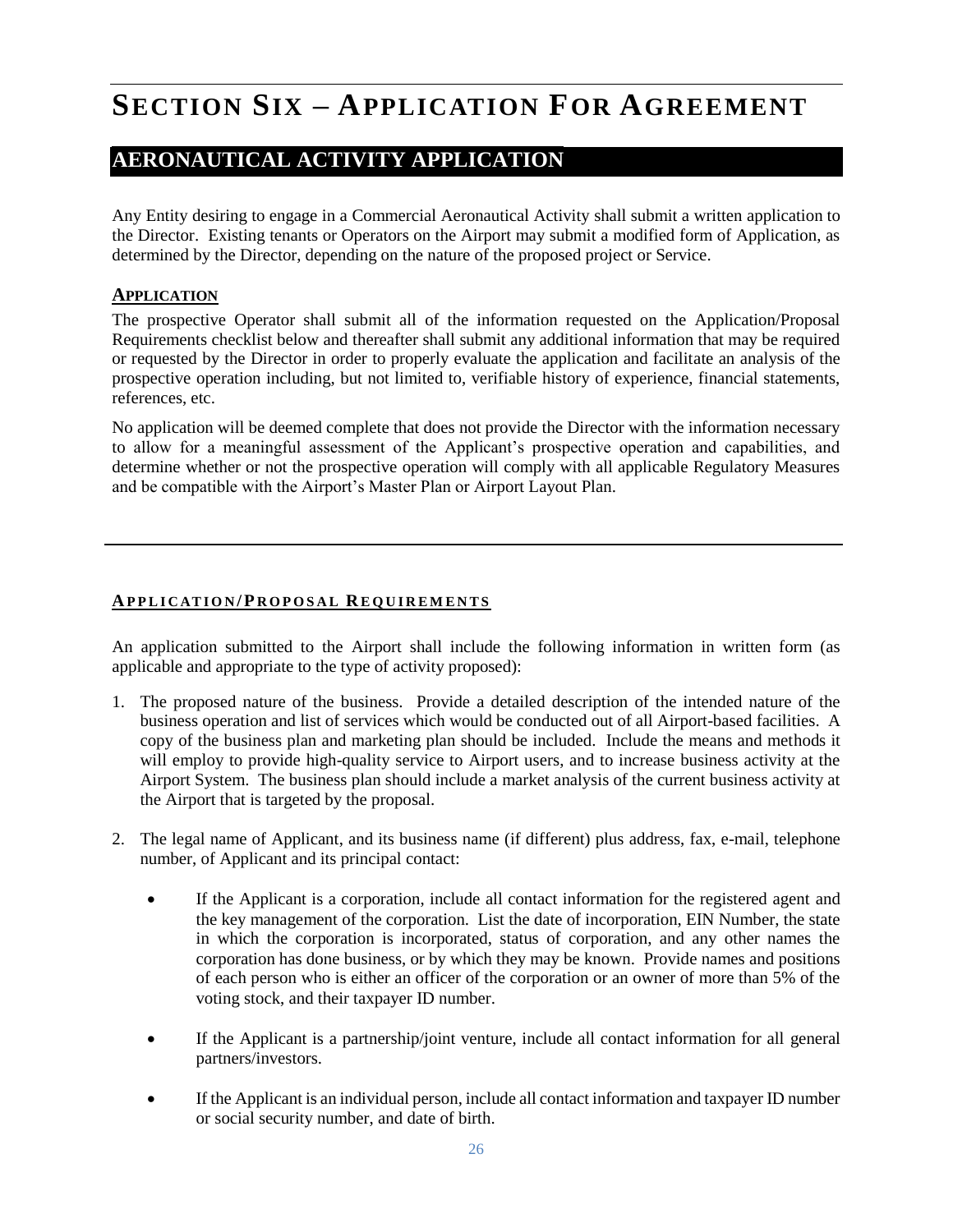- 3. Name of all principals and/or holding company and financial backers.
- 4. Applicant shall furnish a statement of its qualifications and past experience in providing the proposed services, together with a statement that it or its principals have the managerial ability to perform the proposed services. Applicant should include resumes of its key employees engaged in the management and operation of the proposed services.
- 5. List of four references (include name, title, company, telephone number, Email and address).
- 6. Number and type of Aircraft that will be provided, if applicable.
- 7. A listing of assets owned, being purchased or leased which will be used in the business on the Airport.
- 8. Equipment necessary and special tooling to be provided, if any.
- 9. Number of persons to be employed (specify full and part time).
- 10. Periods (days and hours) of proposed operation.
- 11. Amount of space/land that will be leased (include preferred location and preliminary site plan for initial development and future expansions).
- 12. Building space to be constructed and the site and floor plan proposed.
- 13. Construction cost estimate.
- 14. Construction schedule.
- 15. List of any prospective sub-Operators and uses.
- 16. Evidence of financial responsibility to perform project and operation, including audited financial statements prepared or certified by a Certified Public Accountant and/or a bank letter of credit stating financial capability of the applicant to operate the proposed business. In addition to the above, a current credit report from a major credit reporting agency may be required as determined appropriate by the airport director.
- 17. Preliminary plans, specifications and dates (including construction schedule and a site plan in accordance with the ALP and land use requirements) for any improvements, which the applicant intends to make on the Airport as part of the activity for which approval is sought. Applicant shall comply with appropriate construction standards and review procedures of the Airport.
- 18. Proof that the Applicant has or the capability of having the minimum insurance coverage, by attaching hereto proof of insurance in the form of an "Accord" form, copy of policy binder or other suitable proof of such capability such as an insurance letter of intent.
- 19. Statement of past work experience in conducting proposed operation and construction.
- 20. Evidence of business activity projections for the first year and the succeeding four (4) years.
- 21. Marketing plan to include methods to be used to attract new business (advertising, promotion, and incentives, etc.).
- 22. Plans for physical expansion, if future business should warrant such expansion.
- 23. Provide copies of all licenses, certifications, and permits possessed by the Applicant, or its key employees that will be based at the Airport, and that are necessary or required to perform the proposed services.
- 24. Provide details if Applicant, or any Entity operated by the principals of the Applicant, has defaulted in the performance of any Agreement with the Airport, or any Agreement at any other airport.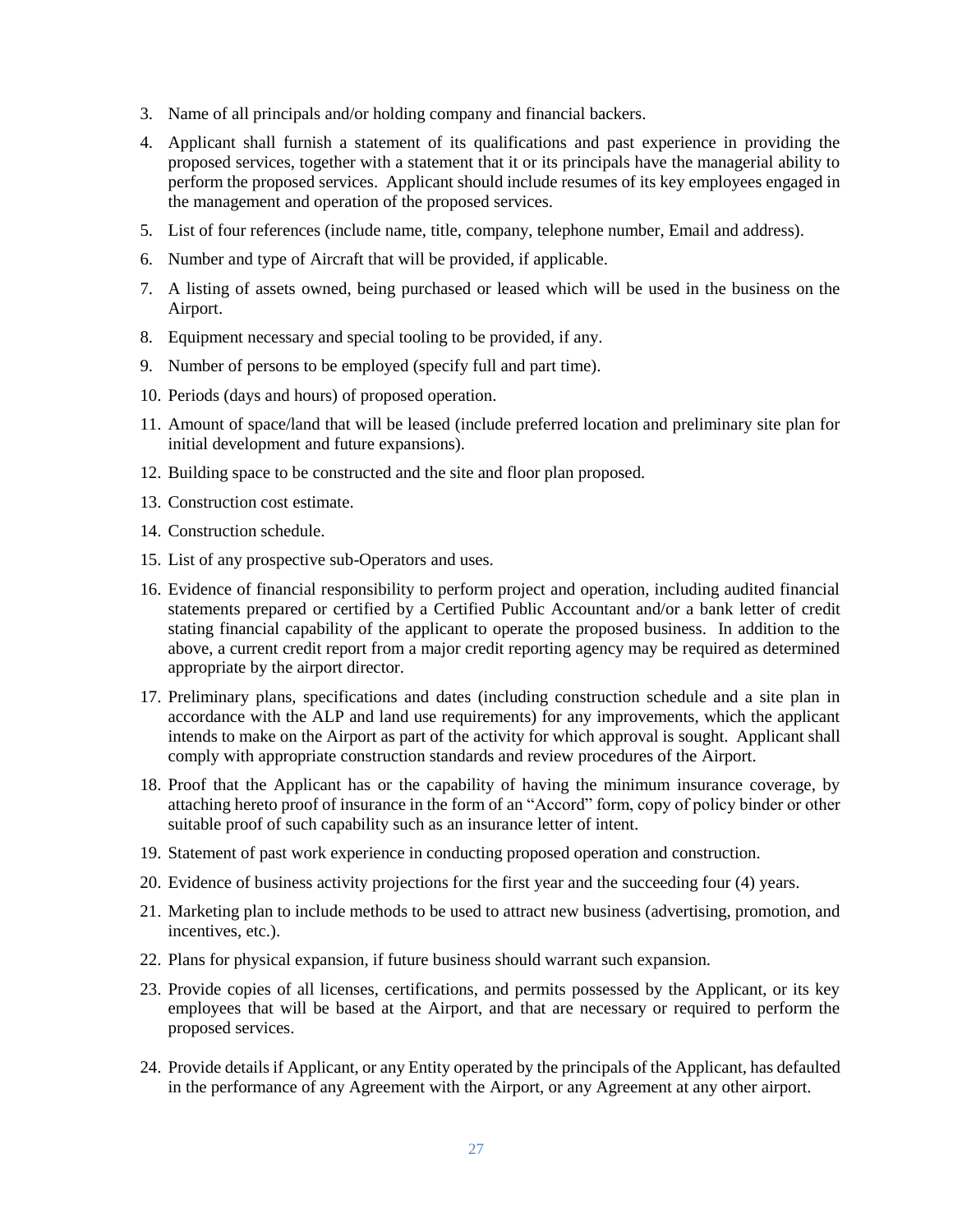- 25. Provide details if Applicant, or any corporate officer, substantial owner or investor, has ever filed for bankruptcy.
- 26. Provide details if Applicant, or any corporate officer, substantial owner or investor, has been charged, indicted, accepted diversion for, or been convicted of a felony crime, in any jurisdiction of the United States.
- 27. A written authorization for use by the Airport to obtain information from the FAA or other applicable Entity for any aviation or aeronautics commissions, administrators, departments of all states in which the applicant has engaged in aviation business to release information in their files relating to the applicant or its operation. The applicant shall execute all such forms, releases, or discharges as may be required by those agencies.
- 28. Such other information as the Airport may require to include, but not limited to, details of any outstanding debts, past or current lawsuits and outstanding warrants or tax liens.
- 29. Applicant shall provide with its application a signed certification statement as shown below: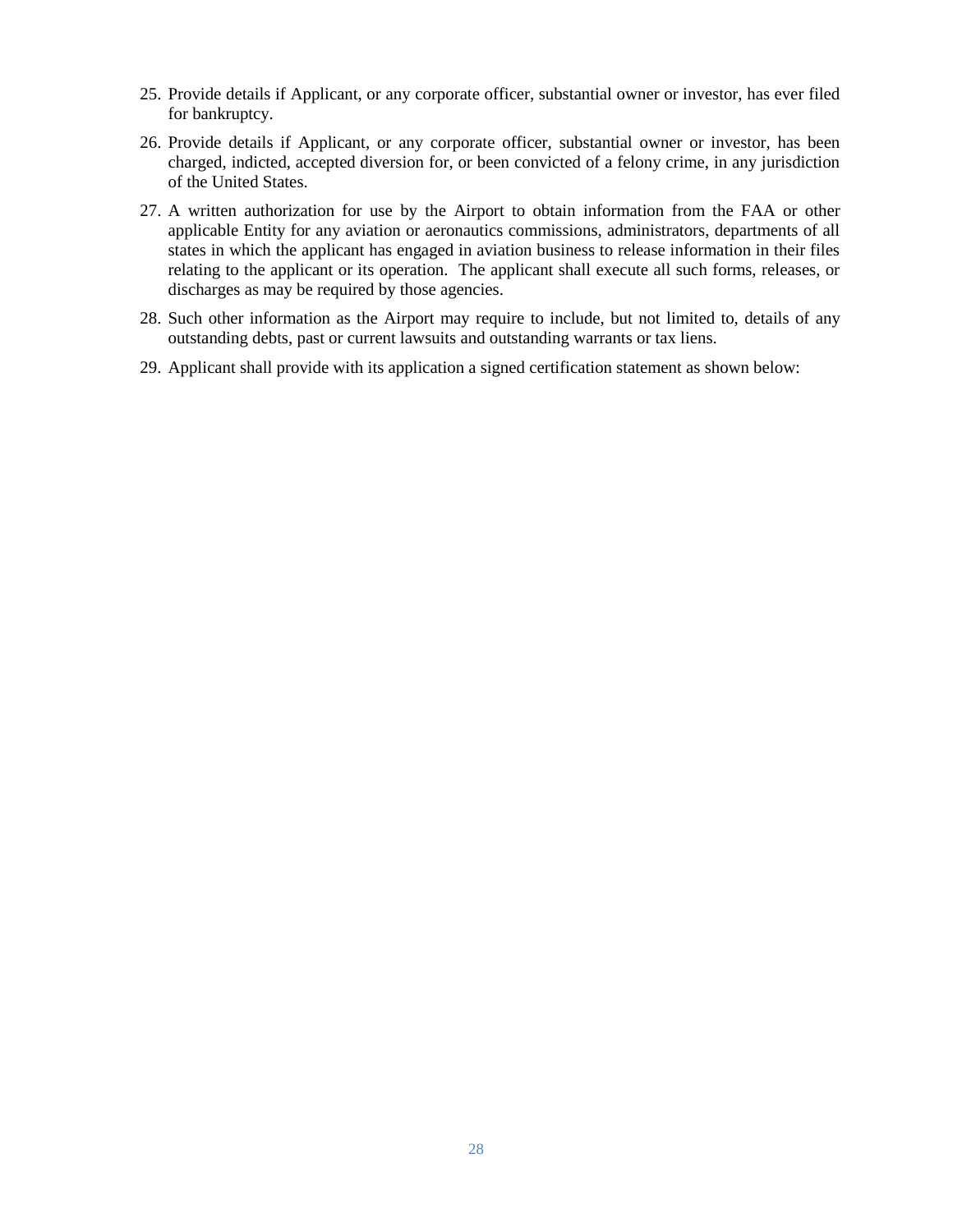#### Certification Statement

The undersigned is duly authorized to execute this application on behalf of the Applicant. The undersigned also:

- 1. Certifies that to the best of its knowledge and belief, the information being submitted to the Airport is true and correct and that there are no omissions of material fact or information that render any response to be false or misleading and there are no misstatements of fact in any of the responses.
- 2. Certifies that the Applicant is in compliance with all applicable laws, regulations, ordinances and orders of public authorities.
- 3. Certifies that the Applicant is not in default under the terms and conditions of any grant or loan agreements, leases, or financing arrangements with any of its creditors.
- 4. Understands that the contents of this application, and any subsequent material submitted will remain confidential to the fullest extent permitted by the Oklahoma Open Records Act.
- 5. Authorizes the Stillwater Airport and any of its agents to conduct a background investigation based on the application, including but not limited to a criminal history checks and TSA Security Threat Assessments, reference checks, obtaining information from the FAA and other agencies or airports with which the Applicant has engaged in aviation business, and credit checks and financial investigations, as appropriate. The Applicant shall execute all forms, releases, or discharges as may be required by those agencies.

| Signature |  |
|-----------|--|
| Position  |  |
| Date      |  |

Notarized by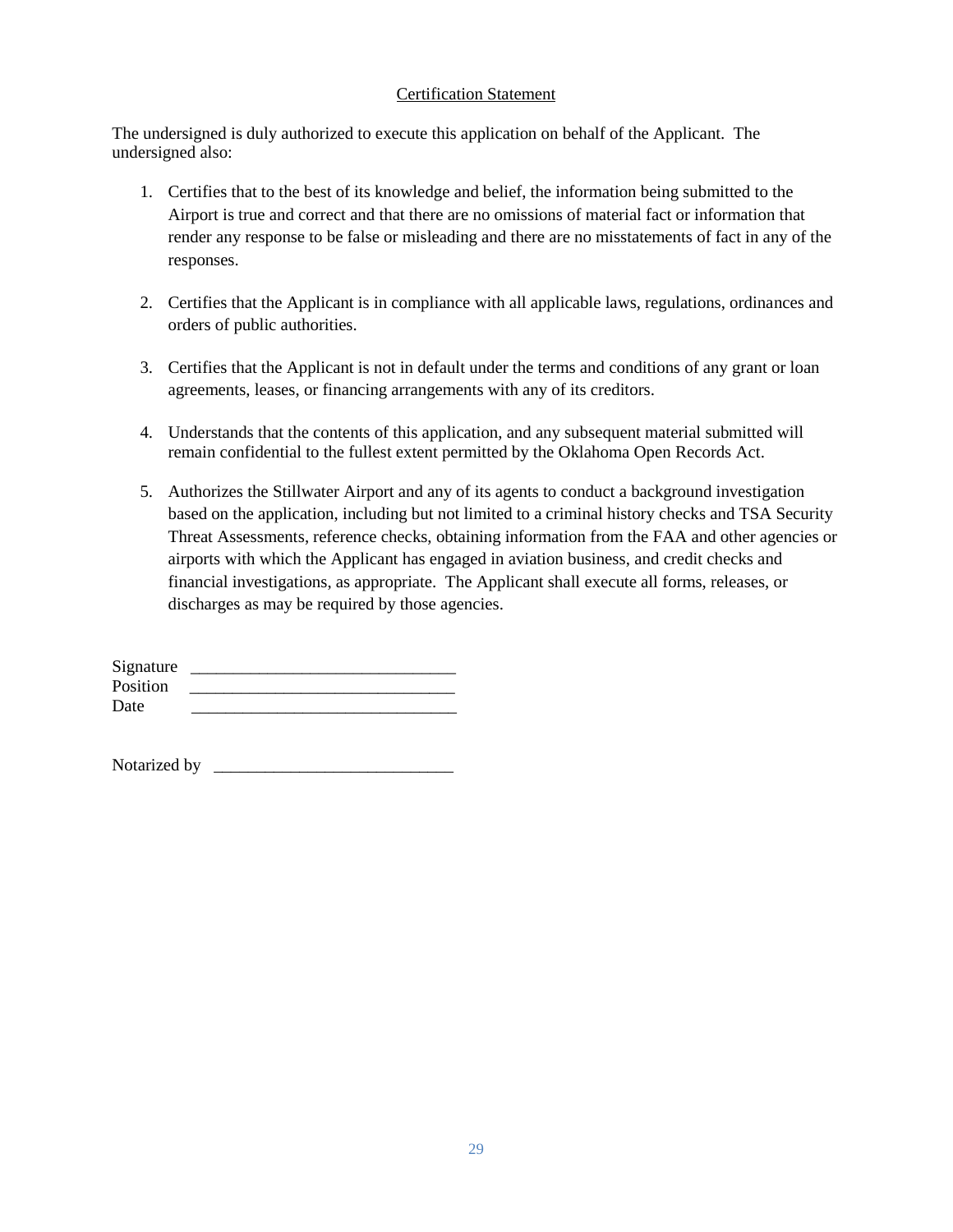#### <span id="page-32-0"></span>**ACTION ON APPLICATION AND APPROVAL PROCESS**

The Airport shall make a reasonable effort to review and act upon an application within ninety (90) days from the receipt of the application.

All applications received and the information contained within will remain confidential to the fullest extent permitted by the Open Records Act. However, because the Stillwater Regional Airport is a governmentowned and operated entity, it should be understood that information related to the Applicant can become public in the course of public meetings, correspondence requests by the general public, media announcements, or by public records requests.

Applications may be denied for one or more of the following reasons, among others:

- 1. The Applicant does not meet qualifications, standards and/or requirements established by these Minimum Standards or other policies of the Airport.
- 2. The Applicant's proposed operations or construction will create a safety hazard or have a detrimental operational effect on the Airport.
- 3. The granting of the application will require the expenditure of Airport funds, labor or materials on the facilities described in or related to the application, or the operation will result in a financial loss or hardship to Airport.
- 4. There is no appropriate or adequate available space on the Airport to accommodate the entire activity of the Applicant.
- 5. The proposed operation, development and/or construction does not comply with the current Airport Master Plan (AMP) and/or Airport Layout Plan (ALP).
- 6. The development or use of the area requested will result in a congestion of Aircraft or buildings, or will result in unduly interfering with the operations of any current FBO, SASO, or other tenant on the Airport, such as problems in connection with Aircraft traffic or service, or preventing free access and egress to the existing FBO, SASO, or tenant areas, or will result in depriving, without the proper economic study, an existing FBO, SASO, or tenant of portions of its leased area in which it is operating.
- 7. Any Entity applying or having an interest in the business, has supplied false information, or has misrepresented any material fact in the application or in supporting documents, or has failed to make full disclosure on the application.
- 8. Any Entity applying, or having an interest in the business, has a record of violating any Stillwater Airport rules, regulations, policies or procedures, , any aviation-related Federal rules and regulations, or any other rule, regulation, law or ordinance applicable to this or any other airport.
- 9. Any Entity applying, or having an interest in the business, has defaulted in the performance of any Agreement with the Airport, or of any Agreement at any other airport.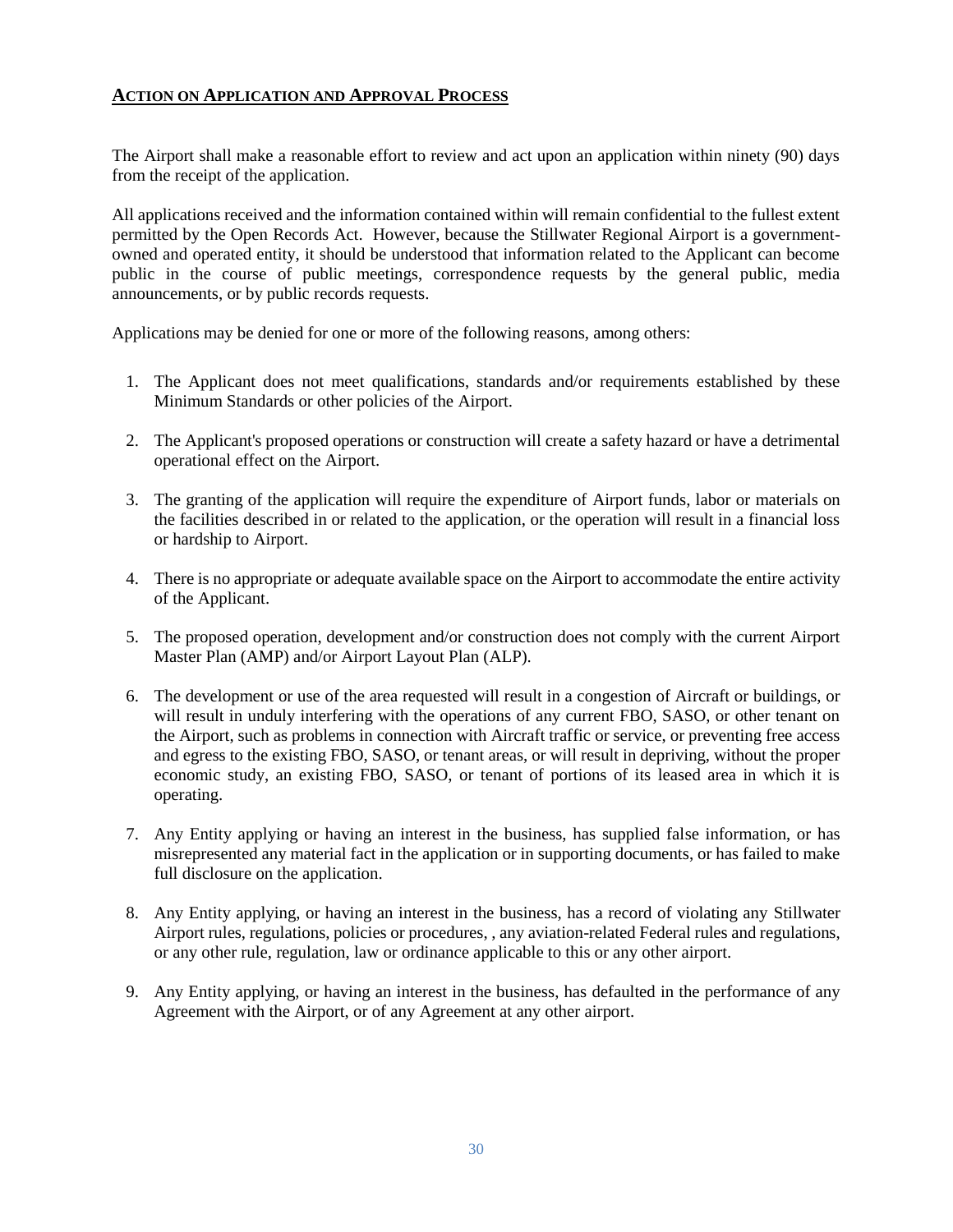- 11. Any Entity applying, or having an interest in the business, is not sufficiently credit worthy and responsible, in the sole judgment of the Airport, to provide and maintain the business for which the application relates to promptly pay amounts due under an Agreement.
- 12. The Applicant does not have the finances necessary to conduct the proposed operation. The Applicant must demonstrate financial capability to initiate operations, to construct proposed Improvements, and to provide working capital to carry on the contemplated operations. The demonstration of financial and managerial capability shall include a cash flow and a profit and loss projection for the first five (5) years of the proposed operation.
- 13. The provided business and marketing plan does not demonstrate that the proposed activity is financially viable at the Airport.
- 14. The Applicant cannot obtain proper insurance coverage for the proposed activity, or other performance and payment bonds during construction.
- 15. The proposed activity does not comply with the aviation-related requirements of Oklahoma law.
- 16. The Applicant seeks Agreement terms which are inconsistent with Airport policies.
- 17. The Applicant and its key employees are unable to successfully pass TSA security threat assessments and background investigations.
- 18. The proposed activity is inconsistent or incompatible with the Airport System's mission, goals or objectives, or any policies, laws or regulations, or FAA grant assurances, and including the Airport's obligation to run a safe, efficient, and financially self-sufficient business enterprise for the benefit of the public.

#### **DENIAL OF APPLICATION**

The Airport reserves at all times the right to approve or disapprove the application for any proposed Aeronautical Activity or Service. Such approval shall take into account the aforementioned Minimum Standards along with an analysis of the business background, financing and proposed plans for the development of an Aeronautical Activity. Final approval by the Airport shall thus be based on an appraisal of the application in regard to the purposes and intent as set forth and based on a commonly acceptable business analysis.

Should an application be denied by the Director, the Applicant may appeal to the Stillwater Regional Airport Advisory Board (SRAAB) for reconsideration. The SRAAB will make a recommendation to the Stillwater City Council, who